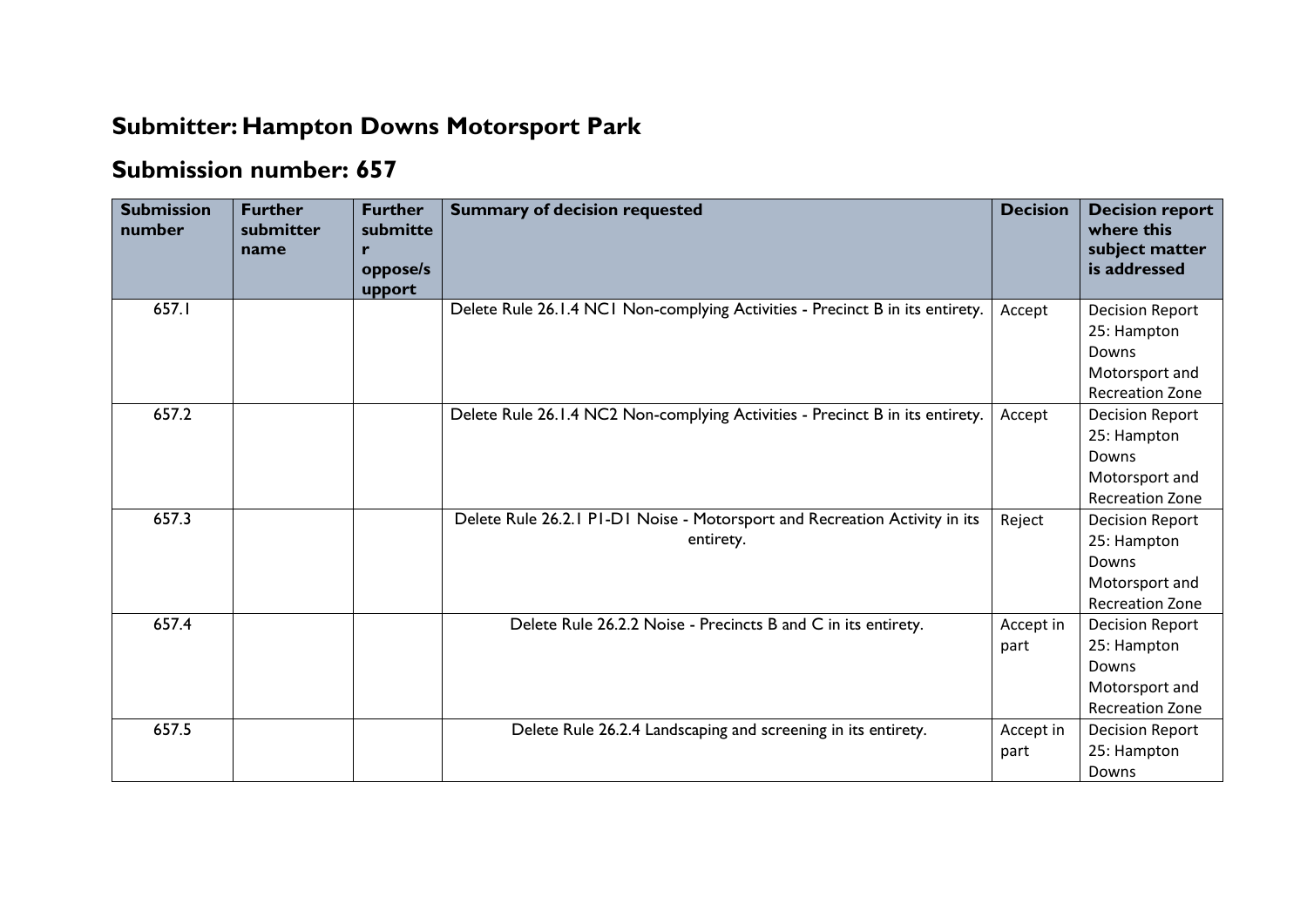| <b>Submission</b><br>number | <b>Further</b><br>submitter<br>name | <b>Further</b><br>submitte<br>r<br>oppose/s<br>upport | <b>Summary of decision requested</b>                                                                                                                                                                                                                                                                                                                                                                                                                                                    | <b>Decision</b>   | <b>Decision report</b><br>where this<br>subject matter<br>is addressed                     |
|-----------------------------|-------------------------------------|-------------------------------------------------------|-----------------------------------------------------------------------------------------------------------------------------------------------------------------------------------------------------------------------------------------------------------------------------------------------------------------------------------------------------------------------------------------------------------------------------------------------------------------------------------------|-------------------|--------------------------------------------------------------------------------------------|
|                             |                                     |                                                       |                                                                                                                                                                                                                                                                                                                                                                                                                                                                                         |                   | Motorsport and<br><b>Recreation Zone</b>                                                   |
| 657.6                       |                                     |                                                       | Delete Rule 26.2.5 Earthworks - All Precincts in its entirety.                                                                                                                                                                                                                                                                                                                                                                                                                          | Reject            | <b>Decision Report</b><br>25: Hampton<br>Downs<br>Motorsport and<br><b>Recreation Zone</b> |
| 657.7                       |                                     |                                                       | Delete Rule 26.2.6 Motorsport and Recreation Events - Precincts A and C in<br>its entirety.                                                                                                                                                                                                                                                                                                                                                                                             | Accept in<br>part | <b>Decision Report</b><br>25: Hampton<br>Downs<br>Motorsport and<br><b>Recreation Zone</b> |
| 657.8                       |                                     |                                                       | Delete Rule 26.2.7 Motorsport and Events Traffic Management - All<br>Precincts in its entirety.                                                                                                                                                                                                                                                                                                                                                                                         | Accept in<br>part | <b>Decision Report</b><br>25: Hampton<br>Downs<br>Motorsport and<br><b>Recreation Zone</b> |
| 657.9                       |                                     |                                                       | Delete Rule 26.2.8 Carparking, Access and Roading - All Precincts in its<br>entirety.                                                                                                                                                                                                                                                                                                                                                                                                   | Accept in<br>part | <b>Decision Report</b><br>25: Hampton<br>Downs<br>Motorsport and<br><b>Recreation Zone</b> |
| 657.10                      |                                     |                                                       | Amend Rule 26.2.11 P1 Signs general - All Precincts so that the signage rule<br>only applies to signage that is orientated towards the public roads as follows:<br>P1 (a) A sign shall comply with all of the following conditions A sign that is:<br>(i) Set back less than 7.5m from Hampton Downs Road; and/or (ii) Set back<br>less than 15m from State Highway One And is externally facing so that the<br>main audience is motorists travelling along Hampton Downs Road or State | Accept in<br>part | <b>Decision Report</b><br>25: Hampton<br>Downs<br>Motorsport and<br><b>Recreation Zone</b> |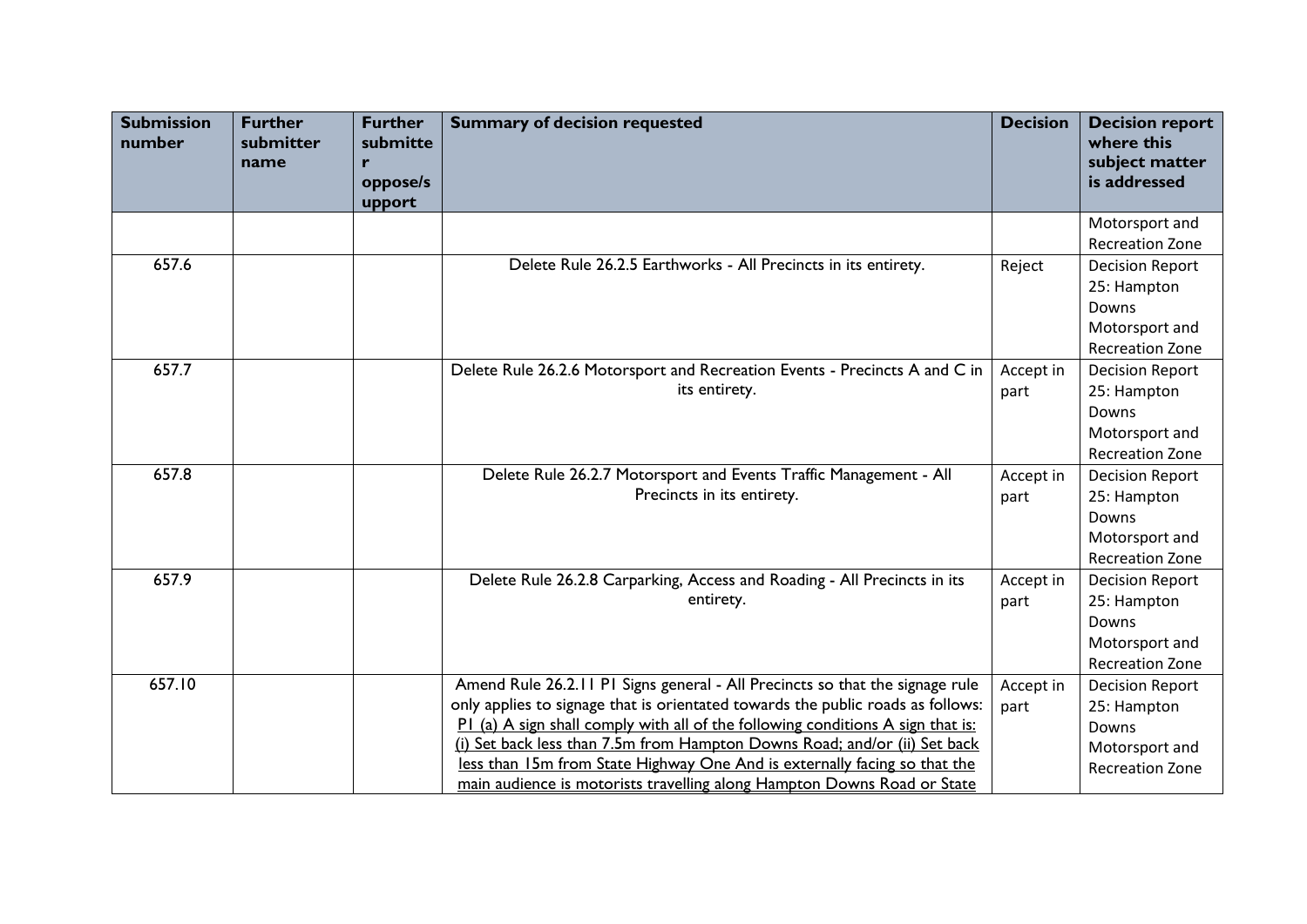| <b>Submission</b><br>number | <b>Further</b><br>submitter<br>name       | <b>Further</b><br>submitte<br>r<br>oppose/s<br>upport | <b>Summary of decision requested</b>                                                                                                                                                                                                                                                                                                                                                                                                                                                                                                                                                                                                                                                                                        | <b>Decision</b> | <b>Decision report</b><br>where this<br>subject matter<br>is addressed                     |
|-----------------------------|-------------------------------------------|-------------------------------------------------------|-----------------------------------------------------------------------------------------------------------------------------------------------------------------------------------------------------------------------------------------------------------------------------------------------------------------------------------------------------------------------------------------------------------------------------------------------------------------------------------------------------------------------------------------------------------------------------------------------------------------------------------------------------------------------------------------------------------------------------|-----------------|--------------------------------------------------------------------------------------------|
|                             |                                           |                                                       | Highway One, shall comply with the following conditions: (i) It does not<br>exceed 35m2; (ii) The sign height shall not exceed 10m; (iii) Illuminated signs<br>shall not: A. Have a light source that flashes or moves; B. Contain moving<br>parts or reflective materials. (iv) It is setback at least 7.5m from the<br>boundary of Hampton Downs Road; (v) It is set back at least 15m from<br>State Highway I; (vi) Is orientated to be internally facing so the main<br>audience are spectatorus on site; (vii) Is screened from State Highway I;<br>(viii)(iv) It relates to: A. Any motor sport and creation activity or events<br>facility within the Motorsport and Recreation Zone; or B. A property name<br>sign. |                 |                                                                                            |
| FS1279.1                    | Reid<br>Investment<br>Trust               | Support                                               |                                                                                                                                                                                                                                                                                                                                                                                                                                                                                                                                                                                                                                                                                                                             |                 |                                                                                            |
| 657.11                      |                                           |                                                       | Add a new rule to Rule 26.2.11 P3 Signs General - All Precincts as follows:<br>P3 (a) Signs that are setback at least 7.5m from Hampton Downs Road and<br>at least 15m from State Highway One.                                                                                                                                                                                                                                                                                                                                                                                                                                                                                                                              | Reject          | <b>Decision Report</b><br>25: Hampton<br>Downs<br>Motorsport and<br><b>Recreation Zone</b> |
| FS1279.2                    | <b>Reid</b><br>Investment<br><b>Trust</b> | Support                                               |                                                                                                                                                                                                                                                                                                                                                                                                                                                                                                                                                                                                                                                                                                                             |                 |                                                                                            |
| 657.12                      |                                           |                                                       | Retain the Restricted Discretionary activity status in Rule 26.2.11 RD1 Signs<br><b>General - All Precincts</b>                                                                                                                                                                                                                                                                                                                                                                                                                                                                                                                                                                                                             | Accept          | <b>Decision Report</b><br>25: Hampton<br>Downs<br>Motorsport and<br><b>Recreation Zone</b> |
| FS1279.3                    | <b>Reid</b><br>Investment<br><b>Trust</b> | Support                                               |                                                                                                                                                                                                                                                                                                                                                                                                                                                                                                                                                                                                                                                                                                                             |                 |                                                                                            |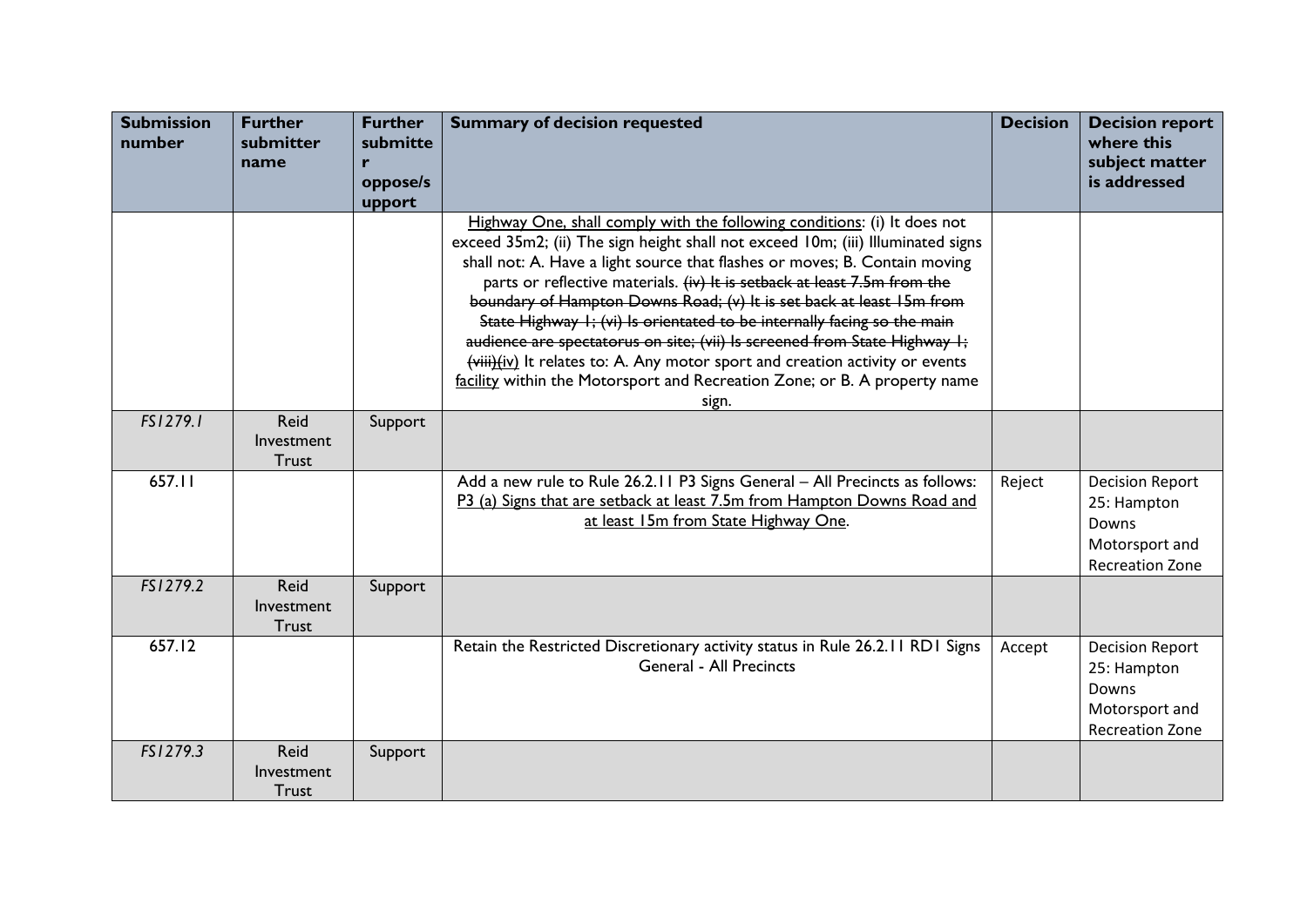| <b>Submission</b><br>number | <b>Further</b><br>submitter<br>name | <b>Further</b><br>submitte<br>r<br>oppose/s<br>upport | <b>Summary of decision requested</b>                                                                                                                                                                                                                                                                                                                                                                                                                                                                                                                                                                                                                                                                                                                                                                                                                                                     | <b>Decision</b>   | <b>Decision report</b><br>where this<br>subject matter<br>is addressed                     |
|-----------------------------|-------------------------------------|-------------------------------------------------------|------------------------------------------------------------------------------------------------------------------------------------------------------------------------------------------------------------------------------------------------------------------------------------------------------------------------------------------------------------------------------------------------------------------------------------------------------------------------------------------------------------------------------------------------------------------------------------------------------------------------------------------------------------------------------------------------------------------------------------------------------------------------------------------------------------------------------------------------------------------------------------------|-------------------|--------------------------------------------------------------------------------------------|
| 657.13                      |                                     |                                                       | Delete Rule 26.2.12 Signs - effects on traffic - All Precincts in its entirety.                                                                                                                                                                                                                                                                                                                                                                                                                                                                                                                                                                                                                                                                                                                                                                                                          | Reject            | <b>Decision Report</b><br>25: Hampton<br>Downs<br>Motorsport and<br><b>Recreation Zone</b> |
| 657.14                      |                                     |                                                       | Delete Rule 26.2.13 Scale and duration of Travellers Accommodation -<br>Precinct C in its entirety.                                                                                                                                                                                                                                                                                                                                                                                                                                                                                                                                                                                                                                                                                                                                                                                      | Accept in<br>part | <b>Decision Report</b><br>25: Hampton<br>Downs<br>Motorsport and<br><b>Recreation Zone</b> |
| 657.15                      |                                     |                                                       | Amend the heading of Rule 26.3.1 as follows: 26.3.1 Construction or<br>alteration of a building or structure - All Precincts Motorsport and<br>recreational facilities - Precinct A                                                                                                                                                                                                                                                                                                                                                                                                                                                                                                                                                                                                                                                                                                      | Accept in<br>part | <b>Decision Report</b><br>25: Hampton<br>Downs<br>Motorsport and<br><b>Recreation Zone</b> |
| FS1279.4                    | Reid<br>Investment<br>Trust         | Support                                               |                                                                                                                                                                                                                                                                                                                                                                                                                                                                                                                                                                                                                                                                                                                                                                                                                                                                                          |                   |                                                                                            |
| 657.16                      |                                     |                                                       | Retain the permitted activity status of Rule 26.3.1 PI Motorsport and<br>recreational facilities - Precinct A AND Amend the wording of Rule 26.3.1<br>PI Motorsport and recreational facilities - Precinct A as follows: (PI)<br>Construction or alteration of a building or structure for a motor sport and<br>recreation activity or facility in Precinct A (Operational Motorsport Area)<br>identified on the planning maps. AND Add the following additional Rules<br>$(P2) - (P5)$ to Rule 26.3.1 Motorsport and recreational facilities - Precinct A:<br>(P2) Construction or alteration of a building or structure for a business or<br>industrial activity; or a residential activity within an existing dwelling in<br>Precinct B; and (P3) Construction or alteration of a building or structure for<br>a Traveller's Accommodation and Motor Sport and Recreation Activity or | Accept in<br>part | <b>Decision Report</b><br>25: Hampton<br>Downs<br>Motorsport and<br><b>Recreation Zone</b> |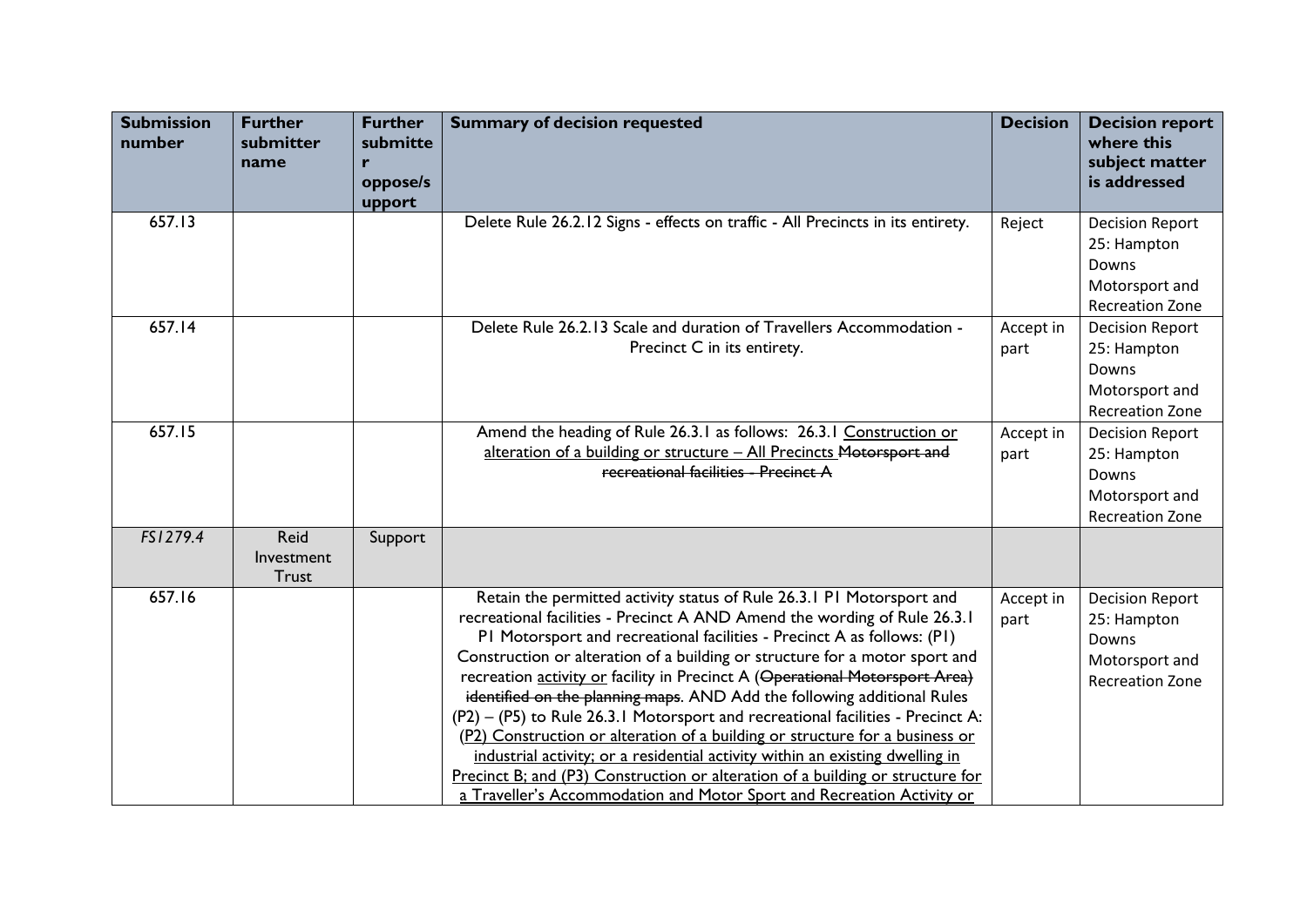| <b>Submission</b><br>number | <b>Further</b><br>submitter<br>name | <b>Further</b><br>submitte<br>$\mathbf{r}$<br>oppose/s<br>upport | <b>Summary of decision requested</b>                                                                                                                                                                                                                                                                                                                                                                                                                                                           | <b>Decision</b>   | <b>Decision report</b><br>where this<br>subject matter<br>is addressed                     |
|-----------------------------|-------------------------------------|------------------------------------------------------------------|------------------------------------------------------------------------------------------------------------------------------------------------------------------------------------------------------------------------------------------------------------------------------------------------------------------------------------------------------------------------------------------------------------------------------------------------------------------------------------------------|-------------------|--------------------------------------------------------------------------------------------|
|                             |                                     |                                                                  | Facility within Precinct C; and (P4) Alteration to the existing residential<br>apartment buildings for a residential activity within the existing residential<br>apartments within Precinct D; and (P5)Alteration to the existing industrial<br>units for an industrial activity within the existing industrial units within<br>Precinct E. AND Amend Rule 26.3.1 D1 Motorsport and recreational<br>facilities - Precinct A, to refer to the additional rules as a consequential<br>amendment. |                   |                                                                                            |
| 657.17                      |                                     |                                                                  | Amend Rule 26.3.1 Motorsport and recreational facilities - Precinct A from<br>its current location within the 'Land Use Building' Rules to the 'Permitted<br>Activity Rules' in Section 26.1.1.1.                                                                                                                                                                                                                                                                                              | Accept in<br>part | <b>Decision Report</b><br>25: Hampton<br>Downs<br>Motorsport and<br><b>Recreation Zone</b> |
| 657.18                      |                                     |                                                                  | Retain the Discretionary Activity Status of Rule 26.3.1 D1 Motorsport and<br>recreational facilities - Precinct A.                                                                                                                                                                                                                                                                                                                                                                             | Accept in<br>part | <b>Decision Report</b><br>25: Hampton<br>Downs<br>Motorsport and<br><b>Recreation Zone</b> |
| 657.19                      |                                     |                                                                  | Retain Rule 26.3.2 PI Height - All Precincts as notified.                                                                                                                                                                                                                                                                                                                                                                                                                                      | Accept            | <b>Decision Report</b><br>25: Hampton<br>Downs<br>Motorsport and<br><b>Recreation Zone</b> |
| FS1279.5                    | Reid<br>Investment<br><b>Trust</b>  | Oppose                                                           |                                                                                                                                                                                                                                                                                                                                                                                                                                                                                                |                   |                                                                                            |
| 657.20                      |                                     |                                                                  | Amend Rule 26.3.2 P2 Height - All Precincts, as follows: P2 (a) A building or<br>structure in: (i) Preinct B (Business and Industrial Area) (Industrial and<br>Business Precinct) (ii) Precinct C (Travelers Accommodation and Motor<br>Sport and Recreation Area) Minor Race Track Area<br>(iii) Precinct D                                                                                                                                                                                   | Accept in<br>part | <b>Decision Report</b><br>25: Hampton<br>Downs                                             |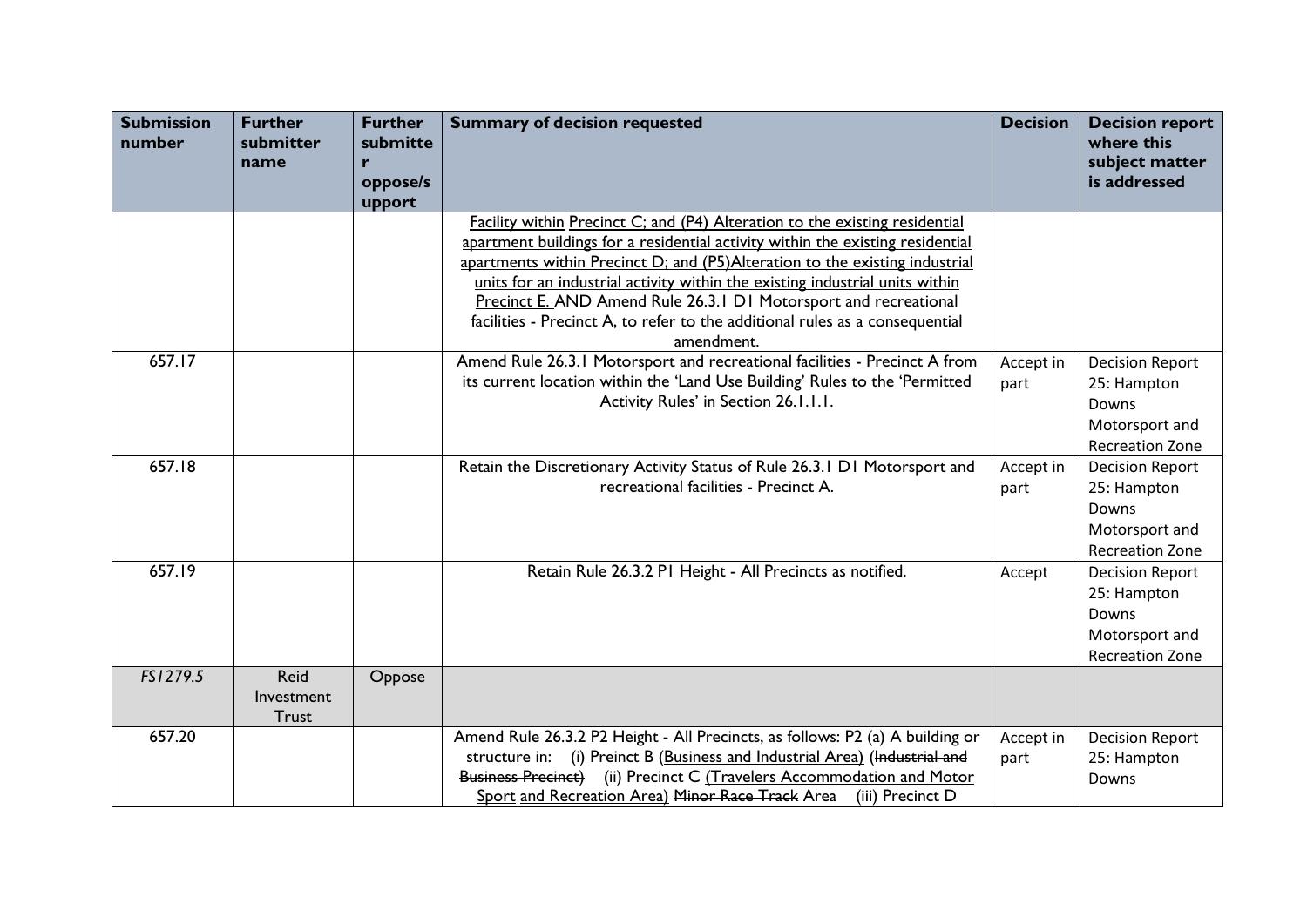| <b>Submission</b><br>number | <b>Further</b><br>submitter<br>name       | <b>Further</b><br>submitte<br>r<br>oppose/s<br>upport | <b>Summary of decision requested</b>                                                                                                                                                                                                                                                                                                                                                                                                                                                                                                                                                                                                    | <b>Decision</b> | <b>Decision report</b><br>where this<br>subject matter<br>is addressed                     |
|-----------------------------|-------------------------------------------|-------------------------------------------------------|-----------------------------------------------------------------------------------------------------------------------------------------------------------------------------------------------------------------------------------------------------------------------------------------------------------------------------------------------------------------------------------------------------------------------------------------------------------------------------------------------------------------------------------------------------------------------------------------------------------------------------------------|-----------------|--------------------------------------------------------------------------------------------|
|                             |                                           |                                                       | (Residential Apartments) (iv) Precinct E (Industrial Units) as identified on the<br>planning maps. Shall not exceed 10m in height                                                                                                                                                                                                                                                                                                                                                                                                                                                                                                       |                 | Motorsport and<br><b>Recreation Zone</b>                                                   |
| 657.21                      |                                           |                                                       | Retain the Restricted Discretionary Activity Status in Rule 26.3.2 (RD1)<br>Height - all precincts and the limits of discretion as notified, except for the<br>amendments outlined below. AND Amend Rule 26.3.2 RD1(b)(iii) to refer<br>to the "privacy at adjoining zone boundaries" (as opposed to "privacy at<br>adjoining properties").                                                                                                                                                                                                                                                                                             | Accept          | <b>Decision Report</b><br>25: Hampton<br>Downs<br>Motorsport and<br><b>Recreation Zone</b> |
| FS1279.6                    | Reid<br>Investment<br><b>Trust</b>        | Support                                               |                                                                                                                                                                                                                                                                                                                                                                                                                                                                                                                                                                                                                                         |                 |                                                                                            |
| 657.22                      |                                           |                                                       | Retain Rule 26.3.3 PI Daylight admission - All Precincts as notified.                                                                                                                                                                                                                                                                                                                                                                                                                                                                                                                                                                   | Accept          | <b>Decision Report</b><br>25: Hampton<br>Downs<br>Motorsport and<br><b>Recreation Zone</b> |
| FS1279.7                    | <b>Reid</b><br>Investment<br><b>Trust</b> | Oppose                                                |                                                                                                                                                                                                                                                                                                                                                                                                                                                                                                                                                                                                                                         |                 |                                                                                            |
| 657.23                      |                                           |                                                       | Retain the Restricted Discretionary Activity Status in Rule 26.3.3 RD1<br>Daylight admission - all precincts and the limits of discretion, except the<br>amendments outlined below. AND Amend Rule 26.3.3 RDI (b) Daylight<br>Correct the existing formatting<br>admission - all precincts as follows:<br>error (whereby items $(c) - (g)$ should be renumbered as $(i) - (v)$ ; and<br>Replace "Admission of daylight and sunlight to adjoining sites" with<br>"Admission of daylight and sunlight to adjoining zone boundaries"; and<br>Replace "Privacy of adjoining properties" with "Privacy on the adjoining zone<br>boundaries". |                 |                                                                                            |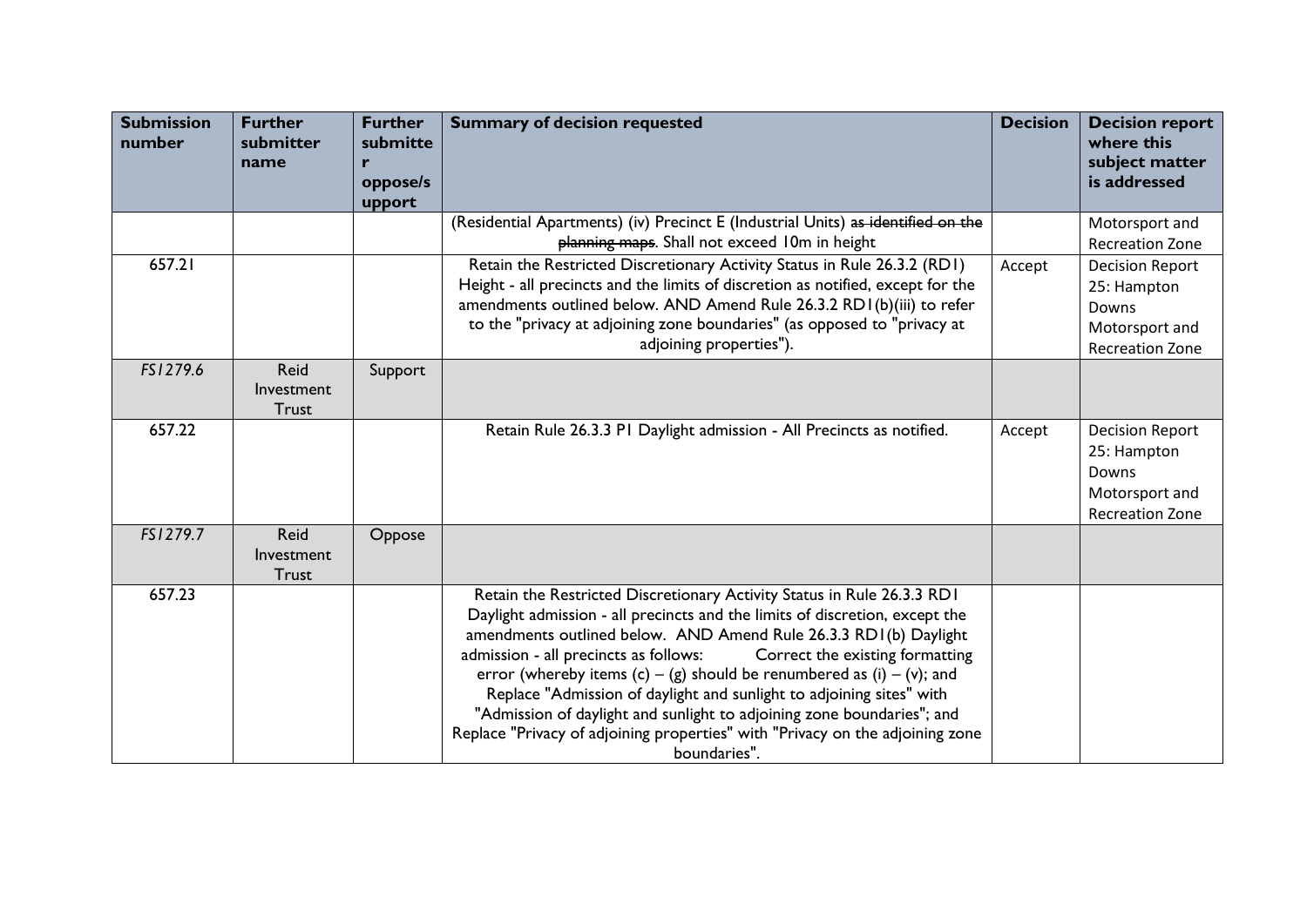| <b>Submission</b><br>number | <b>Further</b><br>submitter<br>name | <b>Further</b><br>submitte<br>r<br>oppose/s<br>upport | <b>Summary of decision requested</b>                                                                                                                                                                                                                                                                                                                                                                                   | <b>Decision</b>   | <b>Decision report</b><br>where this<br>subject matter<br>is addressed                     |
|-----------------------------|-------------------------------------|-------------------------------------------------------|------------------------------------------------------------------------------------------------------------------------------------------------------------------------------------------------------------------------------------------------------------------------------------------------------------------------------------------------------------------------------------------------------------------------|-------------------|--------------------------------------------------------------------------------------------|
| FS1279.8                    | Reid<br>Investment<br><b>Trust</b>  | Support                                               |                                                                                                                                                                                                                                                                                                                                                                                                                        |                   |                                                                                            |
| 657.24                      |                                     |                                                       | Retain the 45% site coverage for all Precincts in Rule 26.3.4 Site coverage.<br>AND Amend the heading of Rule 26.3.4 Site coverage so that the Rule<br>applies to All Precincts AND Amend Rule 26.3.4 Site coverage PI - P5 by<br>replacing those with a single Rule PI that applies to all Precinct Areas: PI<br>The total site coverage of any buildings or structures shall not exceed 45%<br>within each Precinct. | Accept in<br>part | <b>Decision Report</b><br>25: Hampton<br>Downs<br>Motorsport and<br><b>Recreation Zone</b> |
| FS1279.9                    | Reid<br>Investment<br><b>Trust</b>  | Oppose                                                |                                                                                                                                                                                                                                                                                                                                                                                                                        |                   |                                                                                            |
| 657.25                      |                                     |                                                       | Retain Rule 26.3.5 Building setbacks - All precincts as notified.                                                                                                                                                                                                                                                                                                                                                      | Accept            | <b>Decision Report</b><br>25: Hampton<br>Downs<br>Motorsport and<br><b>Recreation Zone</b> |
| FS1279.10                   | Reid<br>Investment<br><b>Trust</b>  | Oppose                                                |                                                                                                                                                                                                                                                                                                                                                                                                                        |                   |                                                                                            |
| 657.26                      |                                     |                                                       | Delete Rule 26.3.6 Size and scale of activities - Precinct B in its entirety.                                                                                                                                                                                                                                                                                                                                          | Accept in<br>part | <b>Decision Report</b><br>25: Hampton<br>Downs<br>Motorsport and<br><b>Recreation Zone</b> |
| 657.27                      |                                     |                                                       | Amend the Subdivision Provisions in Rule 26.4 Subdivision so that<br>subdivision is a restricted discretionary activity.                                                                                                                                                                                                                                                                                               | Reject            | <b>Decision Report</b><br>25: Hampton<br>Downs                                             |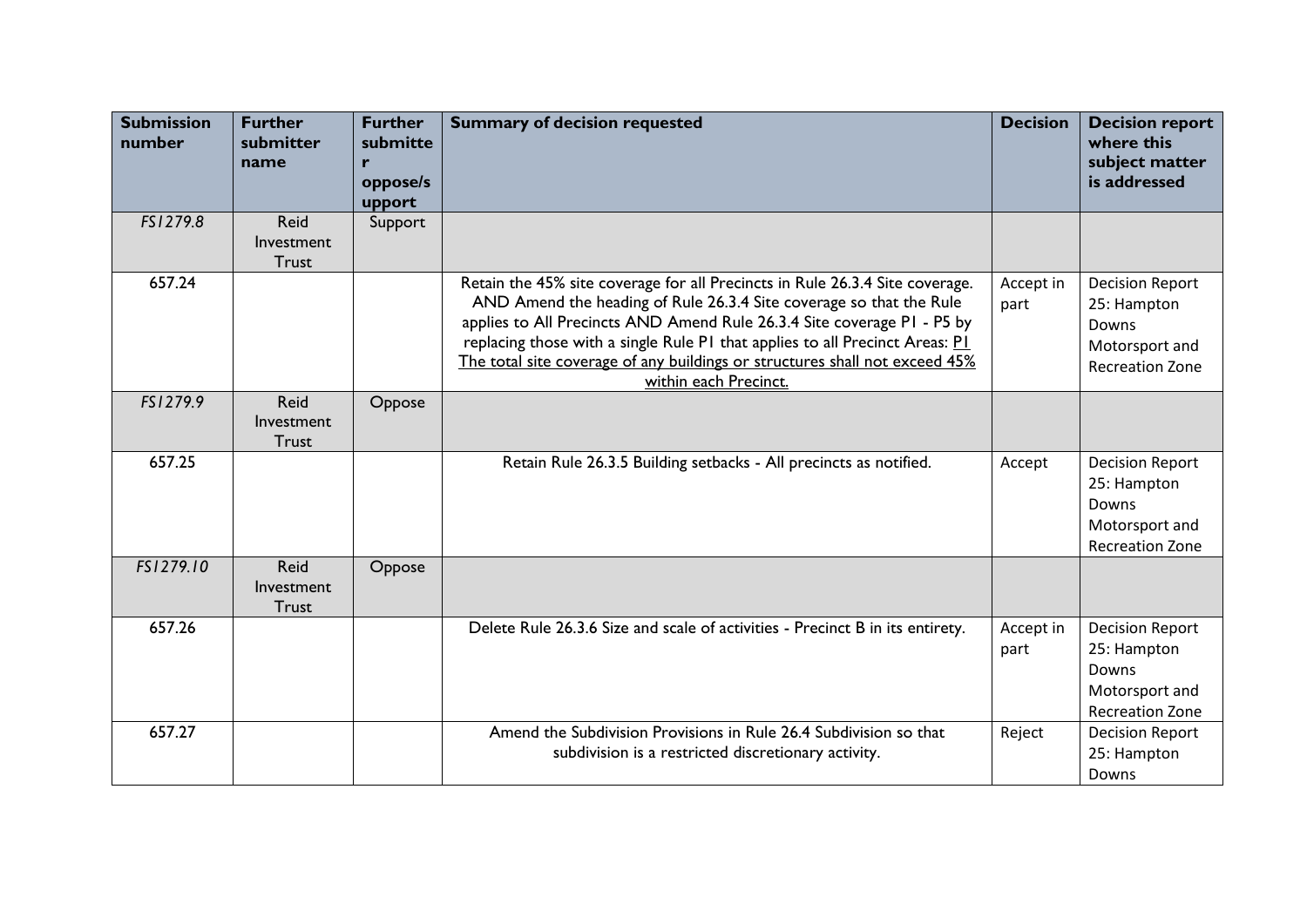| <b>Submission</b><br>number | <b>Further</b><br>submitter<br>name              | <b>Further</b><br>submitte<br>r<br>oppose/s<br>upport | <b>Summary of decision requested</b>                                                                                                                                                                                                                                                                                                                                                                                                                                                                                                                                                                                                                                                                                                                                                                            | <b>Decision</b>   | <b>Decision report</b><br>where this<br>subject matter<br>is addressed                     |
|-----------------------------|--------------------------------------------------|-------------------------------------------------------|-----------------------------------------------------------------------------------------------------------------------------------------------------------------------------------------------------------------------------------------------------------------------------------------------------------------------------------------------------------------------------------------------------------------------------------------------------------------------------------------------------------------------------------------------------------------------------------------------------------------------------------------------------------------------------------------------------------------------------------------------------------------------------------------------------------------|-------------------|--------------------------------------------------------------------------------------------|
|                             |                                                  |                                                       |                                                                                                                                                                                                                                                                                                                                                                                                                                                                                                                                                                                                                                                                                                                                                                                                                 |                   | Motorsport and<br><b>Recreation Zone</b>                                                   |
| FS1279.11                   | <b>Reid</b><br>Investment<br><b>Trust</b>        | Support                                               |                                                                                                                                                                                                                                                                                                                                                                                                                                                                                                                                                                                                                                                                                                                                                                                                                 |                   |                                                                                            |
| 657.28                      |                                                  |                                                       | Amend the Non-Complying Activity status in Rule 26.4 NC1 Subdivision to<br>be a discretionary activity.                                                                                                                                                                                                                                                                                                                                                                                                                                                                                                                                                                                                                                                                                                         | Reject            | <b>Decision Report</b><br>25: Hampton<br>Downs<br>Motorsport and<br><b>Recreation Zone</b> |
| FS1279.12                   | Reid<br>Investment<br><b>Trust</b>               | Support                                               |                                                                                                                                                                                                                                                                                                                                                                                                                                                                                                                                                                                                                                                                                                                                                                                                                 |                   |                                                                                            |
| 657.29                      |                                                  |                                                       | Amend the District Plan definition for 'Motorsport and Recreation Event in<br>Chapter 13 Definitions by deleting the definition and replacing it with the<br>following: Motorsport and Recreation Activity Event Means any activity in<br>the Hampton Downs Motorsport and Recreation Zone that provides<br>motorised and/or non-motorised entertainment, sport, education or<br>training, and includes but is not limited to:<br>Racing events and activities<br>Off-road racing such as moto-cross or bmx<br>Driver training or<br>education<br>Club days<br>Vehicle testing and practise activities<br>Go karts and go kart drifting<br>Organised events<br>Multi<br>Paintball, lazer tag, outdoor<br>sport and off road running events<br>Drifting for motor vehicles<br>skate parks and clay bird shooting | Accept in<br>part | <b>Decision Report</b><br>25: Hampton<br>Downs<br>Motorsport and<br><b>Recreation Zone</b> |
| FS1118.9                    | Gary Bogaart /<br>Meremere<br>Dragway Inc<br>for | Support                                               |                                                                                                                                                                                                                                                                                                                                                                                                                                                                                                                                                                                                                                                                                                                                                                                                                 |                   |                                                                                            |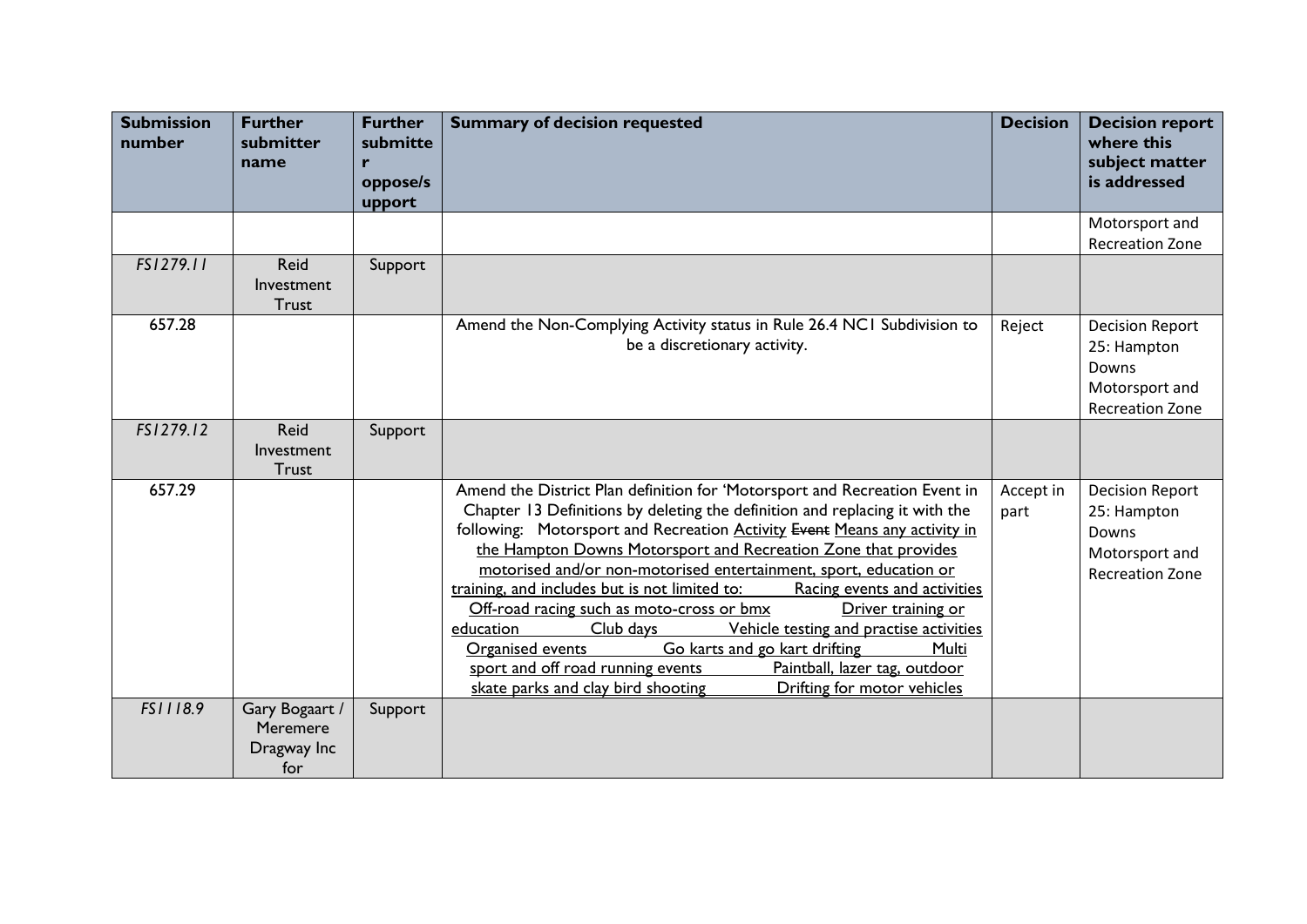| <b>Submission</b><br>number | <b>Further</b><br>submitter<br>name        | <b>Further</b><br>submitte<br>r | <b>Summary of decision requested</b>                                                                                                                                                                                                                                                                                                                                                                                                                                                                                                                                                                                                                                                                                                                                                                                                                                                                                                                                                                                                                                                                                                                                                                                                                                                                                                                                                                                                                                                                                                                                                                                                                                                                                                                                                                                              | <b>Decision</b>   | <b>Decision report</b><br>where this<br>subject matter                                     |
|-----------------------------|--------------------------------------------|---------------------------------|-----------------------------------------------------------------------------------------------------------------------------------------------------------------------------------------------------------------------------------------------------------------------------------------------------------------------------------------------------------------------------------------------------------------------------------------------------------------------------------------------------------------------------------------------------------------------------------------------------------------------------------------------------------------------------------------------------------------------------------------------------------------------------------------------------------------------------------------------------------------------------------------------------------------------------------------------------------------------------------------------------------------------------------------------------------------------------------------------------------------------------------------------------------------------------------------------------------------------------------------------------------------------------------------------------------------------------------------------------------------------------------------------------------------------------------------------------------------------------------------------------------------------------------------------------------------------------------------------------------------------------------------------------------------------------------------------------------------------------------------------------------------------------------------------------------------------------------|-------------------|--------------------------------------------------------------------------------------------|
|                             |                                            | oppose/s<br>upport              |                                                                                                                                                                                                                                                                                                                                                                                                                                                                                                                                                                                                                                                                                                                                                                                                                                                                                                                                                                                                                                                                                                                                                                                                                                                                                                                                                                                                                                                                                                                                                                                                                                                                                                                                                                                                                                   |                   | is addressed                                                                               |
|                             | <b>Brookfields</b><br>Lawyers              |                                 |                                                                                                                                                                                                                                                                                                                                                                                                                                                                                                                                                                                                                                                                                                                                                                                                                                                                                                                                                                                                                                                                                                                                                                                                                                                                                                                                                                                                                                                                                                                                                                                                                                                                                                                                                                                                                                   |                   |                                                                                            |
| FS1304.1                    | Gary Bogaart /<br>Meremere<br>Dragway Inc. | Support                         |                                                                                                                                                                                                                                                                                                                                                                                                                                                                                                                                                                                                                                                                                                                                                                                                                                                                                                                                                                                                                                                                                                                                                                                                                                                                                                                                                                                                                                                                                                                                                                                                                                                                                                                                                                                                                                   |                   |                                                                                            |
| 657.30                      |                                            |                                 | Amend the definition for "Motor sport and recreation facilities" in Chapter<br>13: Definitions as follows: Motor sport and recreation facilities Means any<br>buildings or structures in the Motor Sport and Recreation Zone that<br>support the development and operation of the Hampton Downs<br>Motorsport Park and are associated with motor sport and recreation<br>activities and include: (a) Race tracks, race pads and associated pit garages<br>and support facilities; (b) Race control, safety, emergency and media<br>facilities; (c) Corporate boxes and hospitality facilities; (d) Restaurants, cafes,<br>food and beverage and merchandising retail areas; (e) Administration<br>buildings and facilities; (e) (f) General ticketing, toilet and ablution facilities;<br>$(\frac{4}{3})$ (g) Industrial units, vehicle workshops and storage sheds; $(\frac{4}{3})$ (h)<br>Corporate showrooms and expo areas, including areas for the display of<br>racing-related memorabilia; $\frac{1}{2}$ (i) Residential accommodation and swimming<br>pool and tennis court facilities; $\overleftrightarrow{(i)}$ (i) A convention centre; $\overleftrightarrow{(i)}$ (k) Traveller's<br>accommodation, including a camping ground and hotel accommodation; $(h)$<br>$($  ) Parking and helipad facilities; $($  ) $(m)$ Driver training school inclusive of a<br>skid pad; $(m)$ (n) Spectator facilities including pedestrian accessways, tunnels,<br>overbridges, spectator viewing platforms and seating areas; (n) (o) A jet<br>sprint course; (o) (p) Go-kart and drifting pads; (q) A commercial/industrial<br>$\frac{area}{ }$ (e) (r) Accessory buildings, facilities and structures such as maintenance<br>and storage sheds, decks, shade cloths and storage containers for all items<br>listed of the above. | Accept in<br>part | <b>Decision Report</b><br>25: Hampton<br>Downs<br>Motorsport and<br><b>Recreation Zone</b> |
| FS1304.2                    | Gary Bogaart /<br>Meremere<br>Dragway Inc. | Support                         |                                                                                                                                                                                                                                                                                                                                                                                                                                                                                                                                                                                                                                                                                                                                                                                                                                                                                                                                                                                                                                                                                                                                                                                                                                                                                                                                                                                                                                                                                                                                                                                                                                                                                                                                                                                                                                   |                   |                                                                                            |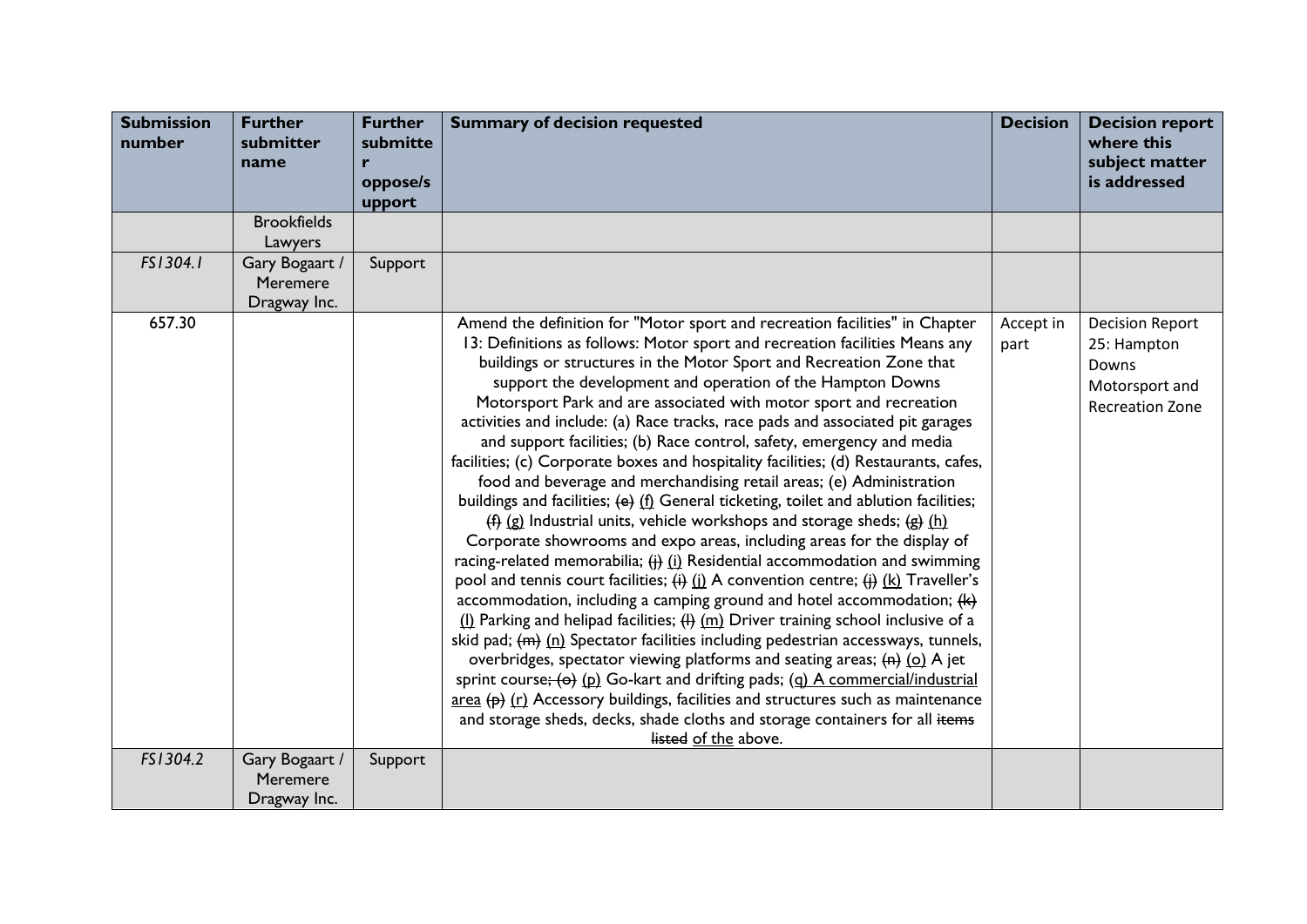| <b>Submission</b><br>number | <b>Further</b><br>submitter<br>name                                               | <b>Further</b><br>submitte<br>r<br>oppose/s<br>upport | <b>Summary of decision requested</b>                                                                                                                                                                                                                                                                                                                                                           | <b>Decision</b>   | <b>Decision report</b><br>where this<br>subject matter<br>is addressed                     |
|-----------------------------|-----------------------------------------------------------------------------------|-------------------------------------------------------|------------------------------------------------------------------------------------------------------------------------------------------------------------------------------------------------------------------------------------------------------------------------------------------------------------------------------------------------------------------------------------------------|-------------------|--------------------------------------------------------------------------------------------|
| FS1118.10                   | Gary Bogaart /<br>Meremere<br>Dragway Inc<br>for<br><b>Brookfields</b><br>Lawyers | Support                                               |                                                                                                                                                                                                                                                                                                                                                                                                |                   |                                                                                            |
| 657.31                      |                                                                                   |                                                       | Delete the definition for "Automotive activities" from Chapter 13<br>Definitions in its entirety.                                                                                                                                                                                                                                                                                              | Accept            | <b>Decision Report</b><br>25: Hampton<br>Downs<br>Motorsport and<br><b>Recreation Zone</b> |
| FS1279.13                   | Reid<br>Investment<br>Trust                                                       | Oppose                                                |                                                                                                                                                                                                                                                                                                                                                                                                |                   |                                                                                            |
| 657.32                      |                                                                                   |                                                       | Retain the specific zone (Hampton Downs Motor Sport and Recreation<br>Zone) for the Hampton Downs Motorsport Park, except for the<br>amendments outlined elsewhere in the submission.                                                                                                                                                                                                          | Accept            | <b>Decision Report</b><br>25: Hampton<br>Downs<br>Motorsport and<br><b>Recreation Zone</b> |
| FS1279.14                   | Reid<br>Investment<br>Trust                                                       | Support                                               |                                                                                                                                                                                                                                                                                                                                                                                                |                   |                                                                                            |
| 657.33                      |                                                                                   |                                                       | Retain the boundaries of the Hampton Downs Motor Sport and Recreation<br>Zone as shown on the planning maps, except for the amendments below.<br>AND Amend the external boundaries of the Hampton Downs Motorsport<br>and Recreation Zone to include an additional piece of land located on the<br>southern side of Hampton Downs Road, if Hampton Downs Motorsport<br>Park purchase the land. | Accept in<br>part | <b>Decision Report</b><br>25: Hampton<br>Downs<br>Motorsport and<br><b>Recreation Zone</b> |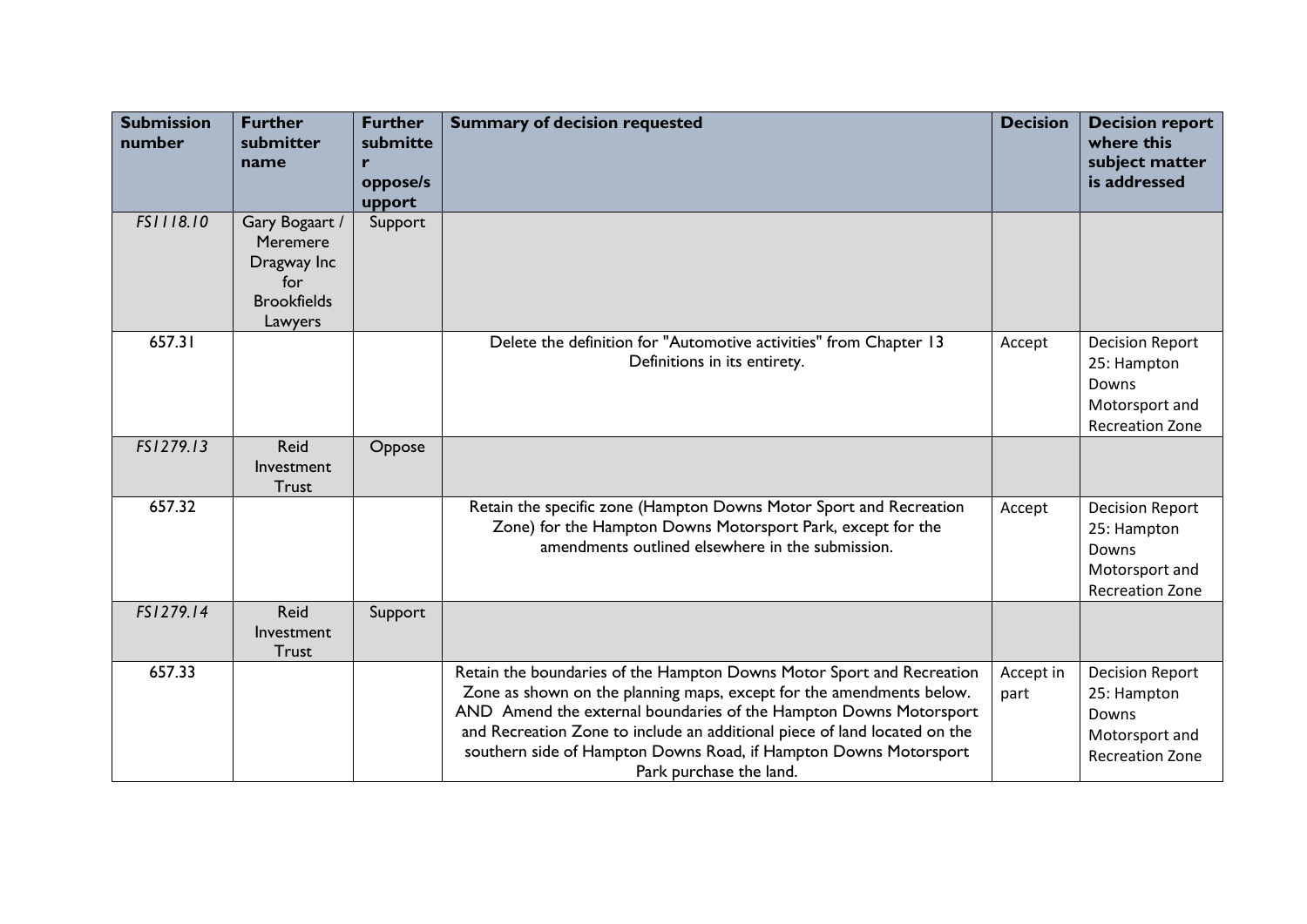| <b>Submission</b><br>number | <b>Further</b><br>submitter<br>name       | <b>Further</b><br>submitte<br>r<br>oppose/s<br>upport | <b>Summary of decision requested</b>                                                                                                                                                                                                                                                                                                                                                                                                                                                                                                                                                                                                                                                                                                                                                                                                                                                                                                                                                                                                                                                                                                                                                                                                                                                                                                                                                                                                                                                                                                                                                        | <b>Decision</b> | <b>Decision report</b><br>where this<br>subject matter<br>is addressed                     |
|-----------------------------|-------------------------------------------|-------------------------------------------------------|---------------------------------------------------------------------------------------------------------------------------------------------------------------------------------------------------------------------------------------------------------------------------------------------------------------------------------------------------------------------------------------------------------------------------------------------------------------------------------------------------------------------------------------------------------------------------------------------------------------------------------------------------------------------------------------------------------------------------------------------------------------------------------------------------------------------------------------------------------------------------------------------------------------------------------------------------------------------------------------------------------------------------------------------------------------------------------------------------------------------------------------------------------------------------------------------------------------------------------------------------------------------------------------------------------------------------------------------------------------------------------------------------------------------------------------------------------------------------------------------------------------------------------------------------------------------------------------------|-----------------|--------------------------------------------------------------------------------------------|
| FS1279.15                   | Reid<br>Investment<br>Trust               | Support                                               |                                                                                                                                                                                                                                                                                                                                                                                                                                                                                                                                                                                                                                                                                                                                                                                                                                                                                                                                                                                                                                                                                                                                                                                                                                                                                                                                                                                                                                                                                                                                                                                             |                 |                                                                                            |
| 657.34                      |                                           |                                                       | Retain the five Precinct Areas (identified as Precincts A-E on the Planning<br>Maps), except for the amendments outlined below. AND Amend the<br>descriptions/names of the Precinct Areas.                                                                                                                                                                                                                                                                                                                                                                                                                                                                                                                                                                                                                                                                                                                                                                                                                                                                                                                                                                                                                                                                                                                                                                                                                                                                                                                                                                                                  |                 |                                                                                            |
| FS1279.16                   | <b>Reid</b><br>Investment<br><b>Trust</b> | Support                                               |                                                                                                                                                                                                                                                                                                                                                                                                                                                                                                                                                                                                                                                                                                                                                                                                                                                                                                                                                                                                                                                                                                                                                                                                                                                                                                                                                                                                                                                                                                                                                                                             |                 |                                                                                            |
| 657.35                      |                                           |                                                       | Amend the introduction to Chapter 26 Hampton Downs Sport and<br>Recreation Zone, to clearly identify and describe the five Precinct Areas<br>within the Hampton Downs Motor Sport and Recreation Zone as follows:<br>(5) The Hampton Downs Motor Sport and Recreation Zone comprises of<br>the following Precinct Areas: (a) Precinct A - Operational Motorsport Area<br>(b) Precinct B - Business and Industrial Area (c) Precinct C - Travellers<br>Accommodation and Motor Sport and Recreation Area (d) Precinct D -<br>Residential Apartments (e) Precinct E - Industrial Units AND Amend the<br>Introduction to Chapter 26 Hampton Downs Motorsport and Recreation<br>Zone to clearly state that the planning maps show the location and<br>boundaries of each Precinct Area. AND Amend the Introduction to<br>Chapter 26 Hampton Downs Motorsport and Recreation Zone to include<br>the following descriptions of each Precinct Area:<br>Precinct A: The<br>operational motorsport area - including but not limited to the main race<br>tracks, pit garages and associated race control, spectator and support<br>facilities; a convention centre and general hospitality facilities including retail,<br>restaurant, café and food premises; vehicle workshops and garaging;<br>corporate show rooms; parking and helipad facilities; and administration<br>Precinct B: A business/industrial area, that also contains<br>facilities:<br>an existing residential dwelling;<br><b>Precinct C: Travellers'</b><br>accommodation and Motor Sport and Recreation Area, and includes the | Reject          | <b>Decision Report</b><br>25: Hampton<br>Downs<br>Motorsport and<br><b>Recreation Zone</b> |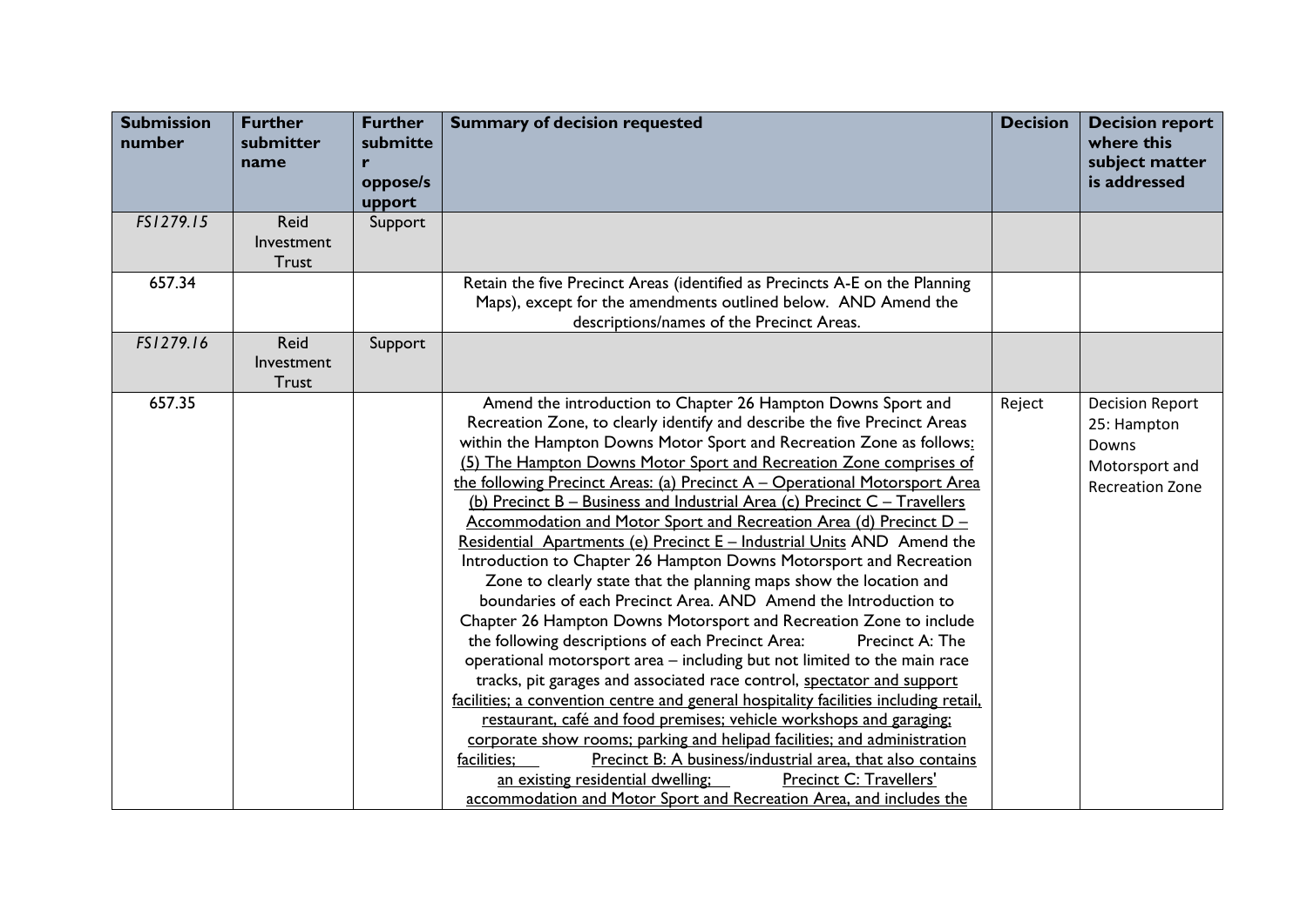| <b>Submission</b><br>number | <b>Further</b><br>submitter<br>name       | <b>Further</b><br>submitte<br>r<br>oppose/s<br>upport | <b>Summary of decision requested</b>                                                                                                                                                                                                                                                                                                                                                                                                                                                                                                                                                                                                                                                 | <b>Decision</b>   | <b>Decision report</b><br>where this<br>subject matter<br>is addressed                     |
|-----------------------------|-------------------------------------------|-------------------------------------------------------|--------------------------------------------------------------------------------------------------------------------------------------------------------------------------------------------------------------------------------------------------------------------------------------------------------------------------------------------------------------------------------------------------------------------------------------------------------------------------------------------------------------------------------------------------------------------------------------------------------------------------------------------------------------------------------------|-------------------|--------------------------------------------------------------------------------------------|
|                             |                                           |                                                       | consented campground, and existing race track and buildings and storage<br>containers required to support motor sport and recreation related<br>Precinct D: Residential Apartments: 80 residential<br>activities;<br>Precinct E: Industrial Units 12 Industrial units.<br>apartments;                                                                                                                                                                                                                                                                                                                                                                                                |                   |                                                                                            |
| FS1279.17                   | <b>Reid</b><br>Investment<br><b>Trust</b> | Support                                               |                                                                                                                                                                                                                                                                                                                                                                                                                                                                                                                                                                                                                                                                                      |                   |                                                                                            |
| 657.36                      |                                           |                                                       | Add a paragraph to the introduction of Chapter 26 Hampton Downs Motor<br>Sport and Recreation Zone outlining that Hampton Downs Motorsport Park<br>operates under a number of existing resource consents, and the existing<br>resource consents effectively manage the effects within the Motorsport<br>Park.                                                                                                                                                                                                                                                                                                                                                                        | Accept in<br>part | <b>Decision Report</b><br>25: Hampton<br>Downs<br>Motorsport and<br><b>Recreation Zone</b> |
| 657.37                      |                                           |                                                       | Amend Rule 26.1.1.1(P1) Permitted Activities - Operational Motorsport<br>Area Precinct A Activity as follows: (PI) Motor sport and recreation<br>facilities and/or motor sport and recreation activities                                                                                                                                                                                                                                                                                                                                                                                                                                                                             | Reject            | <b>Decision Report</b><br>25: Hampton<br>Downs<br>Motorsport and<br><b>Recreation Zone</b> |
| 657.38                      |                                           |                                                       | Delete the activity specific conditions in Rule 26.1.1.1 P1 and P2 Permitted<br>Activities - Operational Motorsport Area - Precinct A AND Delete the<br>activity specific conditions in Rule 26.1.1.2 P1, P2, P3 and P4 Permitted<br>Activities - Business and Industrial Area - Precinct B AND Delete the<br>activity specific conditions in Rule 26.1.1.3 P1 Permitted Activities - Minor<br>Race Track Area - Precinct C AND Delete the activity specific conditions in<br>Rule 26.1.1.4 P1 Permitted Activities - Residential Apartments - Precinct D<br>AND Delete the activity specific conditions in Rule 26.1.1.5 PI Permitted<br>Activities - Industrial Units - Precinct E | Reject            | <b>Decision Report</b><br>25: Hampton<br>Downs<br>Motorsport and<br><b>Recreation Zone</b> |
| 657.39                      |                                           |                                                       | Delete Rule 26.1.1.2 P1, P2 and P3 Permitted Activities - Business and<br>Industrial Area Precinct B Activity in their entirety AND Add a new rule<br>26.1.1.2 PI (insert name) as follows: PI A business or industrial activity.                                                                                                                                                                                                                                                                                                                                                                                                                                                    | Accept in<br>part | <b>Decision Report</b><br>25: Hampton<br>Downs                                             |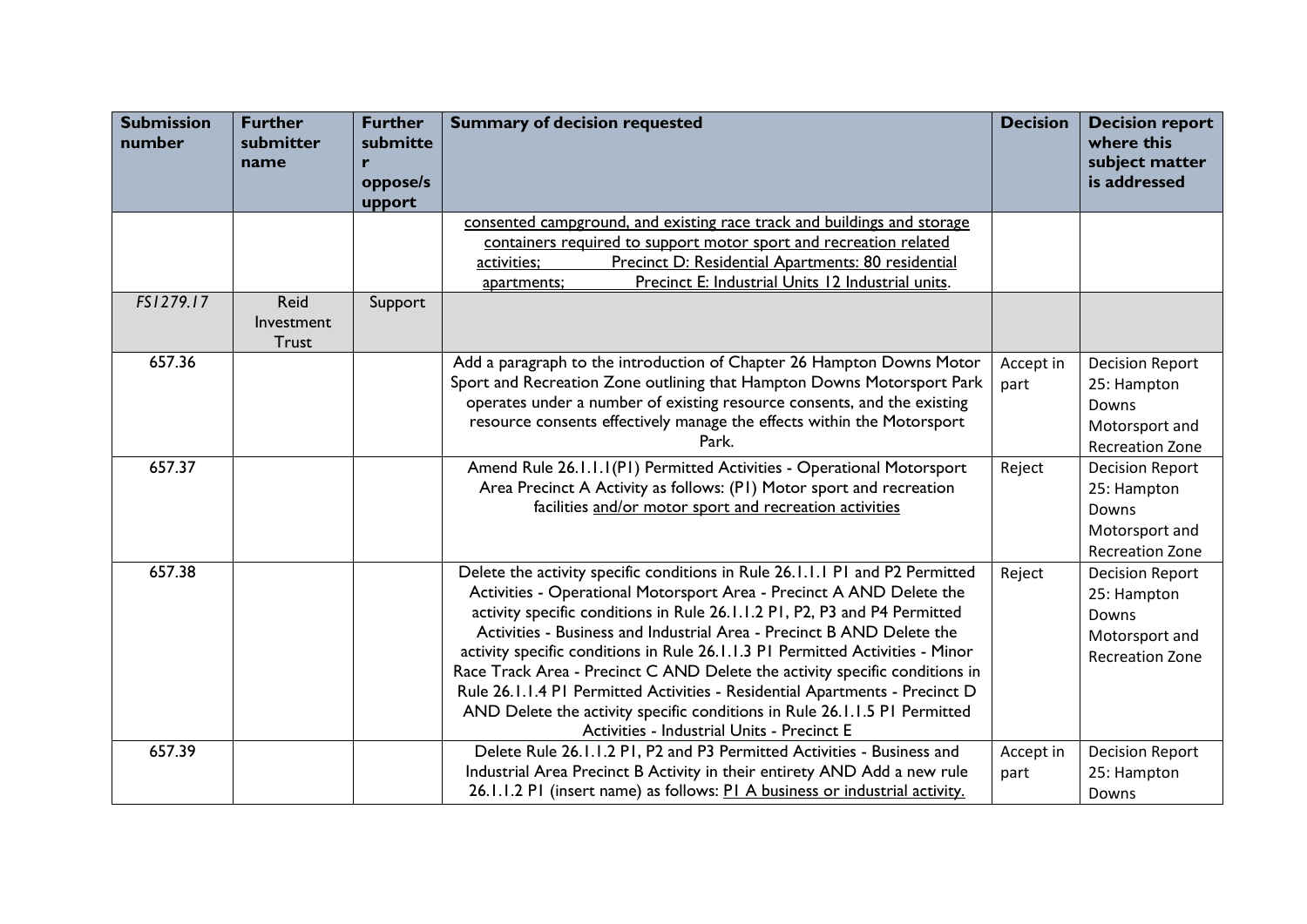| <b>Submission</b><br>number | <b>Further</b><br>submitter<br>name | <b>Further</b><br>submitte<br>r<br>oppose/s<br>upport | <b>Summary of decision requested</b>                                                                                                                                                                                                                                                                                                                                                                                                                                                                                                 | <b>Decision</b>   | <b>Decision report</b><br>where this<br>subject matter<br>is addressed                     |
|-----------------------------|-------------------------------------|-------------------------------------------------------|--------------------------------------------------------------------------------------------------------------------------------------------------------------------------------------------------------------------------------------------------------------------------------------------------------------------------------------------------------------------------------------------------------------------------------------------------------------------------------------------------------------------------------------|-------------------|--------------------------------------------------------------------------------------------|
|                             |                                     |                                                       |                                                                                                                                                                                                                                                                                                                                                                                                                                                                                                                                      |                   | Motorsport and<br><b>Recreation Zone</b>                                                   |
| 657.40                      |                                     |                                                       | Retain Rule 26.1.1.2 P4 Permitted Activities - Business and Industrial Area -<br>Precinct B Activity except for the amendments outlined below. AND<br>Amend Rule 26.1.1.2 P4 Permitted Activities - Business and Industrial Area -<br>Precinct B B Activity as follows: A residential activity within an existing<br>dwelling, and alterations or additions to the existing dwelling AND Delete<br>the Activity Specific Condition for Rule 26.1.1.2 P4 Permitted Activities -<br>Business and Industrial Area - Precinct B Activity | Accept in<br>part | <b>Decision Report</b><br>25: Hampton<br>Downs<br>Motorsport and<br><b>Recreation Zone</b> |
| 657.41                      |                                     |                                                       | Amend the heading in Rule 26.1.1.3 Permitted Activities Minor Race Track<br>Area- Precinct C by replacing "Minor Race Track Area" with "Travellers'<br>Accommodation and Motor Sport and Recreation Area"                                                                                                                                                                                                                                                                                                                            | Reject            | <b>Decision Report</b><br>25: Hampton<br>Downs<br>Motorsport and<br><b>Recreation Zone</b> |
| 657.42                      |                                     |                                                       | Retain Rule 26.1.1.3 (P1) Permitted Activities - Minor Race Track Area -<br>Precinct C insofar as it provides for traveller's accommodation and facilities<br>as a permitted activity in Precinct C.                                                                                                                                                                                                                                                                                                                                 | Accept            | <b>Decision Report</b><br>25: Hampton<br>Downs<br>Motorsport and<br><b>Recreation Zone</b> |
| 657.43                      |                                     |                                                       | Add a new rule to the permitted activities in Rule 26.1.1.3 Permitted<br>Activities - Minor Race Track Area - Precinct C as follows: P2 A motor<br>sport and recreation facility and/or activity.                                                                                                                                                                                                                                                                                                                                    | Reject            | <b>Decision Report</b><br>25: Hampton<br>Downs<br>Motorsport and<br><b>Recreation Zone</b> |
| 657.44                      |                                     |                                                       | Retain Rule 26.1.1.4 PI Permitted Activities - Residential Apartments -<br>Precinct D as notified.                                                                                                                                                                                                                                                                                                                                                                                                                                   | Accept            | <b>Decision Report</b><br>25: Hampton<br>Downs                                             |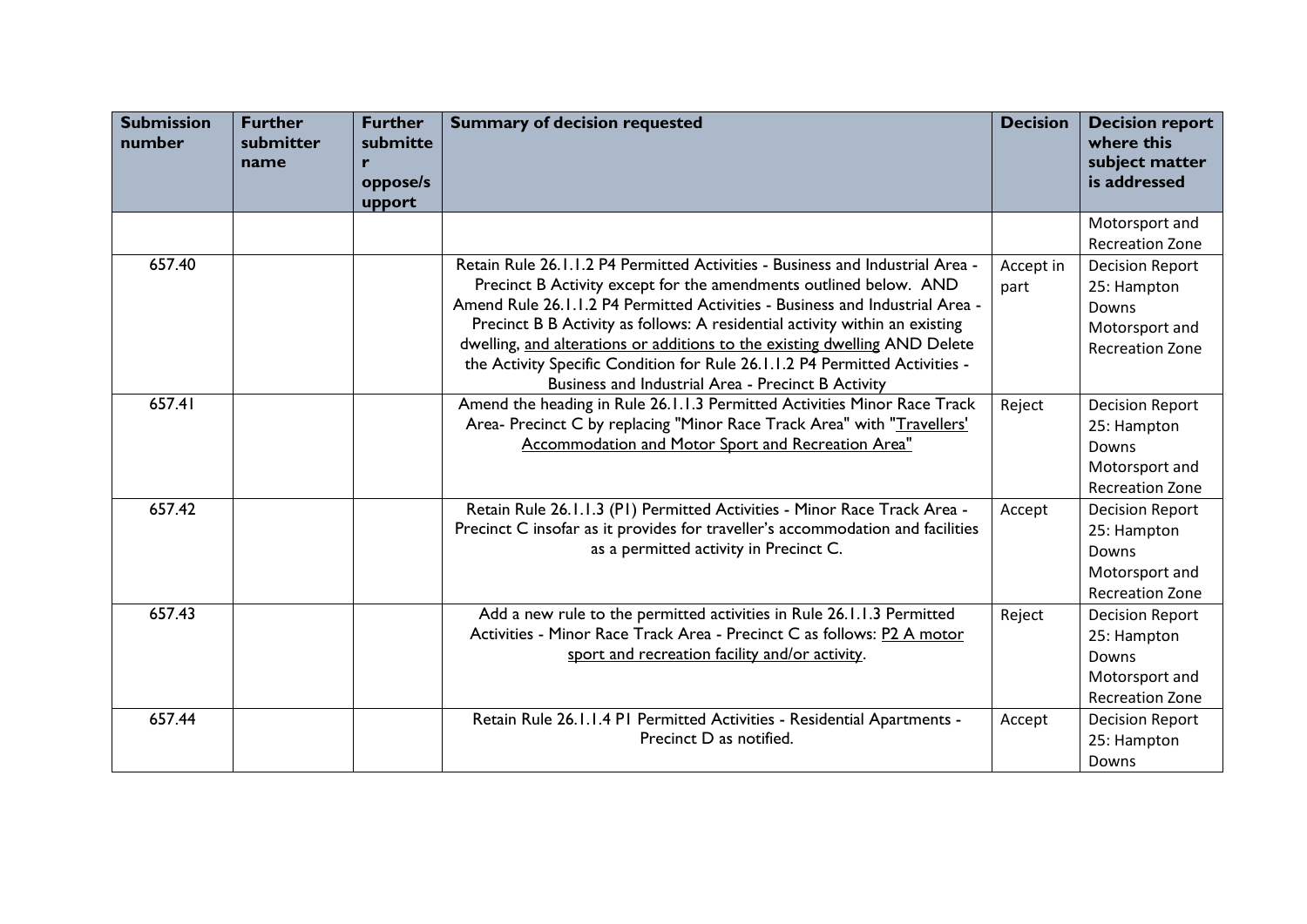| <b>Submission</b><br>number | <b>Further</b><br>submitter<br>name | <b>Further</b><br>submitte<br>r<br>oppose/s<br>upport | <b>Summary of decision requested</b>                                                                                                                                                                                                                                                                                                                      | <b>Decision</b> | <b>Decision report</b><br>where this<br>subject matter<br>is addressed                     |
|-----------------------------|-------------------------------------|-------------------------------------------------------|-----------------------------------------------------------------------------------------------------------------------------------------------------------------------------------------------------------------------------------------------------------------------------------------------------------------------------------------------------------|-----------------|--------------------------------------------------------------------------------------------|
|                             |                                     |                                                       |                                                                                                                                                                                                                                                                                                                                                           |                 | Motorsport and<br><b>Recreation Zone</b>                                                   |
| 657.45                      |                                     |                                                       | Retain Rule 26.1.1.5 PI Permitted Activities - Industrial Units - Precinct E                                                                                                                                                                                                                                                                              | Accept          | <b>Decision Report</b><br>25: Hampton<br>Downs<br>Motorsport and<br><b>Recreation Zone</b> |
| FS1279.18                   | Reid<br>Investment<br><b>Trust</b>  | Oppose                                                |                                                                                                                                                                                                                                                                                                                                                           |                 |                                                                                            |
| 657.46                      |                                     |                                                       | Delete Rule 26.1.2.1 C1 Controlled Activities - Operational Motor Sport<br>Area - Precinct A in its entirety.                                                                                                                                                                                                                                             |                 |                                                                                            |
| 657.47                      |                                     |                                                       | Delete Rule 26.1.2.2 C1 Controlled Activities - Minor Race Track Area -<br>Precinct C in its entirety.                                                                                                                                                                                                                                                    |                 |                                                                                            |
| 657.48                      |                                     |                                                       | Delete Rule 26.1.2.2 C2 Controlled Activities - Minor Race Track Area -<br>Precinct C in its entirety.                                                                                                                                                                                                                                                    |                 |                                                                                            |
| 657.49                      |                                     |                                                       | Amend Rule 26.1.3 D1 Discretionary Activities - All Precincts by deleting<br>the existing wording and replace with the following new rule: $26.1.3$<br>Discretionary Activities - All precincts D1 Any activity that is not a<br>motorsport and recreation activity or a motorsport and recreation facility<br>or any activity not listed in Rule 26.1.1. |                 |                                                                                            |
| 657.50                      |                                     |                                                       | Delete the definition for "day to day activity" from Chapter 13 Definitions in<br>its entirety.                                                                                                                                                                                                                                                           |                 |                                                                                            |
| 657.51                      |                                     |                                                       | Delete the definition for "General warehousing" from Chapter 13<br>Definitions in its entirety.                                                                                                                                                                                                                                                           |                 |                                                                                            |
| FS1279.19                   | <b>Reid</b><br>Investment<br>Trust  | Support                                               |                                                                                                                                                                                                                                                                                                                                                           |                 |                                                                                            |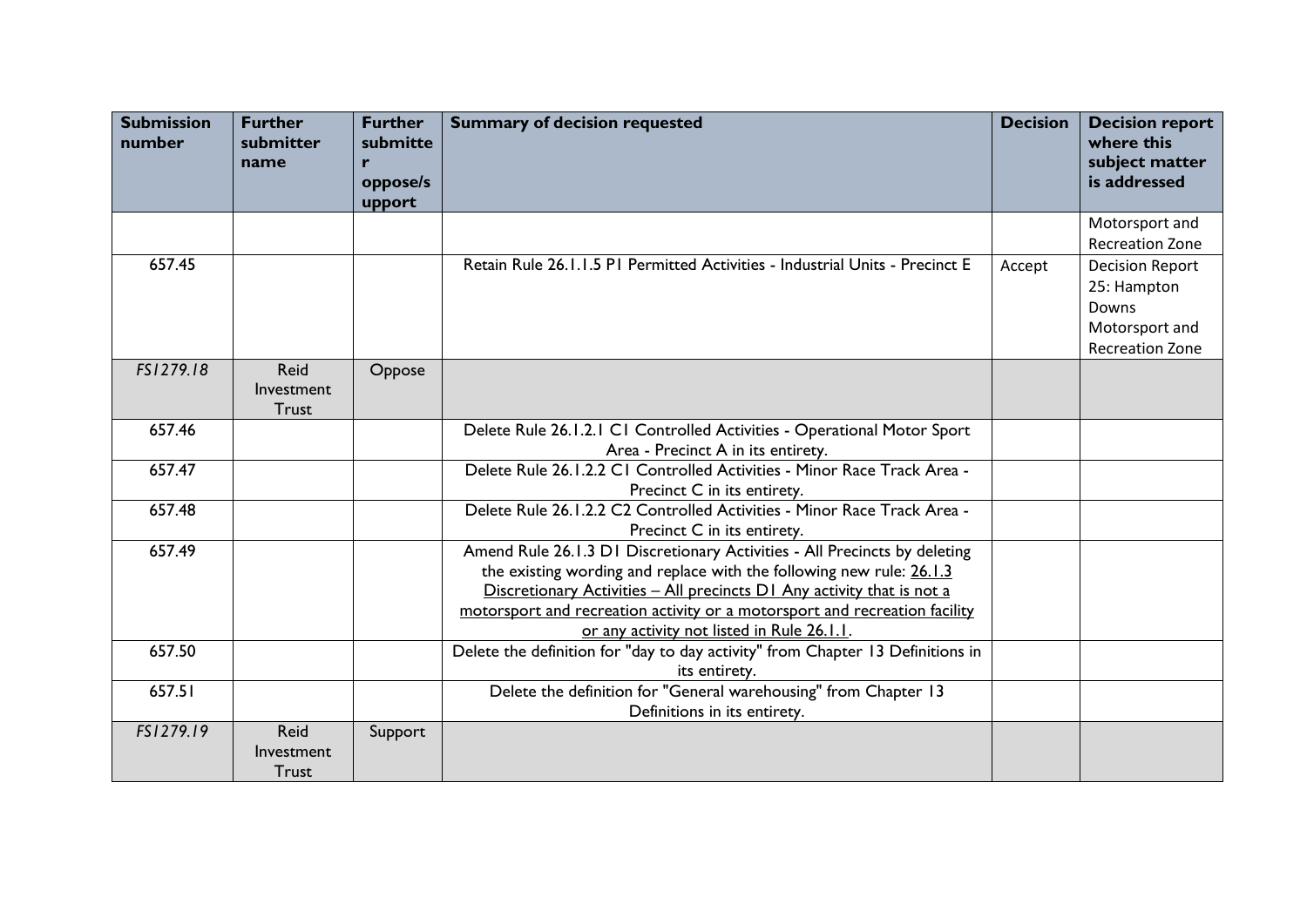| <b>Submission</b><br>number | <b>Further</b><br>submitter<br>name    | <b>Further</b><br>submitte<br>r<br>oppose/s<br>upport | <b>Summary of decision requested</b>                                                                                                                                                                                   | <b>Decision</b>   | <b>Decision report</b><br>where this<br>subject matter<br>is addressed                     |
|-----------------------------|----------------------------------------|-------------------------------------------------------|------------------------------------------------------------------------------------------------------------------------------------------------------------------------------------------------------------------------|-------------------|--------------------------------------------------------------------------------------------|
| FS1387.90                   | Mercury NZ<br>Limited for<br>Mercury D | Oppose                                                |                                                                                                                                                                                                                        |                   |                                                                                            |
| 657.52                      |                                        |                                                       | Delete the definition for "Non-automotive activities" from Chapter 13<br>Definitions in its entirety.                                                                                                                  | Accept            | <b>Decision Report</b><br>25: Hampton<br>Downs<br>Motorsport and<br><b>Recreation Zone</b> |
| FS1279.20                   | Reid<br>Investment<br><b>Trust</b>     | Support                                               |                                                                                                                                                                                                                        |                   |                                                                                            |
| 657.53                      |                                        |                                                       | Retain the definition for "Travellers Accommodation" in Chapter 13<br>Definitions as notified.                                                                                                                         | Reject            | <b>Decision Report</b><br>30: Definitions                                                  |
| FS1387.91                   | Mercury NZ<br>Limited for<br>Mercury D | Oppose                                                |                                                                                                                                                                                                                        | Accept            |                                                                                            |
| 657.54                      |                                        |                                                       | Delete the definition for "Activities not provided for in Precinct B in the<br>Motor sport and Recreation Zone" from Chapter 13 Definitions in its<br>entirety.                                                        | Accept            | <b>Decision Report</b><br>25: Hampton<br>Downs<br>Motorsport and<br><b>Recreation Zone</b> |
| 657.55                      |                                        |                                                       | Delete the definition for "Spectator" from Chapter 13 Definitions in its<br>entirety.                                                                                                                                  | Accept            | <b>Decision Report</b><br>25: Hampton<br>Downs<br>Motorsport and<br><b>Recreation Zone</b> |
| 657.56                      |                                        |                                                       | Amend Objective 9.1.1 Continued development and operation of the<br>Hampton Downs Motorsport Park by deleting it and replacing it with the<br>following wording: 9.1.1 Objective - Continued development and operation | Accept in<br>part | <b>Decision Report</b><br>25: Hampton<br>Downs                                             |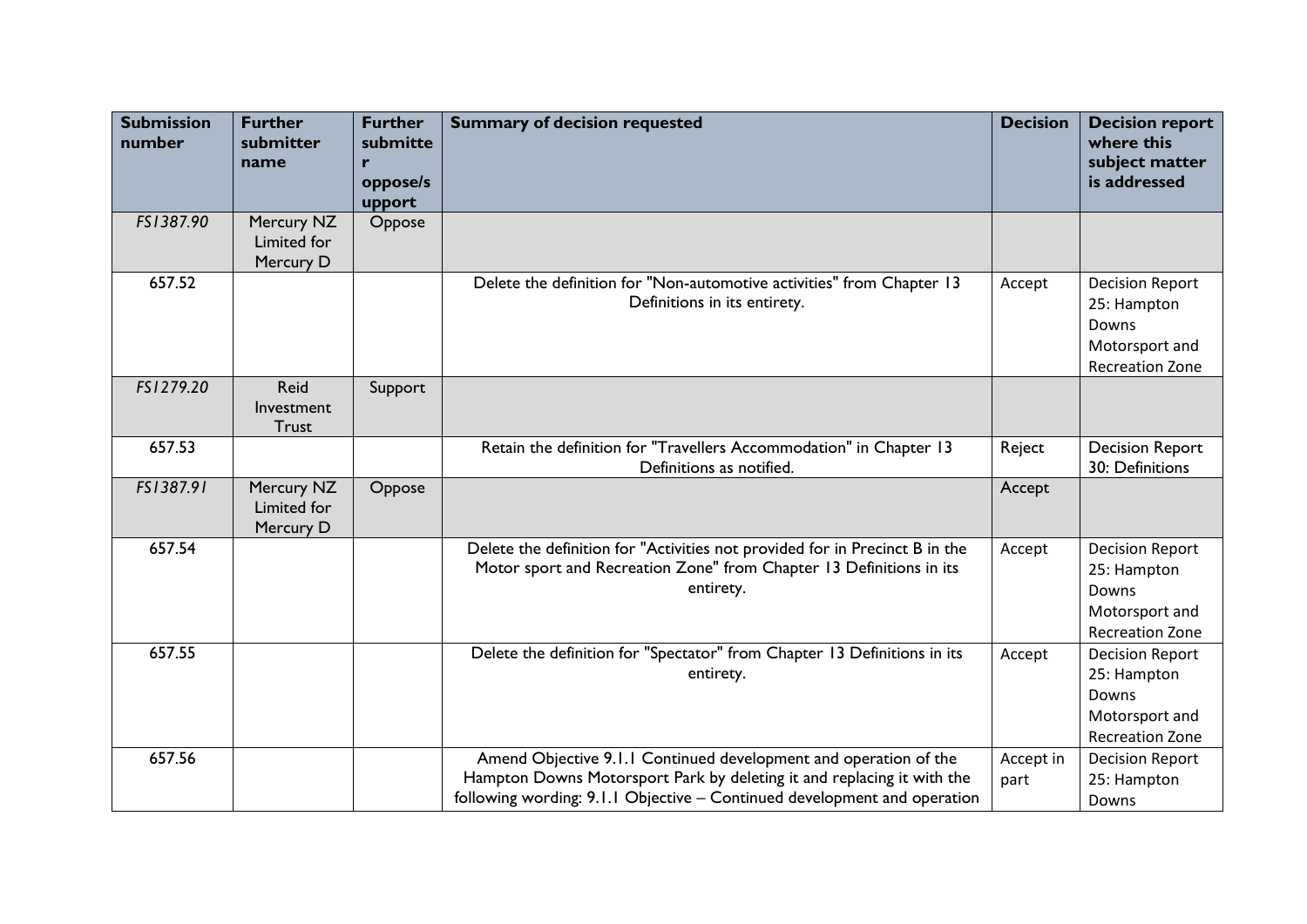| <b>Submission</b><br>number | <b>Further</b><br>submitter<br>name                                               | <b>Further</b><br>submitte<br>r<br>oppose/s | <b>Summary of decision requested</b>                                                                                                                                                                                                                                                                                                                                                                                                                                                                                                                                                                                          | <b>Decision</b>   | <b>Decision report</b><br>where this<br>subject matter<br>is addressed                     |
|-----------------------------|-----------------------------------------------------------------------------------|---------------------------------------------|-------------------------------------------------------------------------------------------------------------------------------------------------------------------------------------------------------------------------------------------------------------------------------------------------------------------------------------------------------------------------------------------------------------------------------------------------------------------------------------------------------------------------------------------------------------------------------------------------------------------------------|-------------------|--------------------------------------------------------------------------------------------|
|                             |                                                                                   | upport                                      |                                                                                                                                                                                                                                                                                                                                                                                                                                                                                                                                                                                                                               |                   |                                                                                            |
|                             |                                                                                   |                                             | of the Hampton Downs Motor Sport and Recreation Zone. To use and<br>develop the Hampton Downs Motor Sport and Recreation Zone as a                                                                                                                                                                                                                                                                                                                                                                                                                                                                                            |                   | Motorsport and<br><b>Recreation Zone</b>                                                   |
|                             |                                                                                   |                                             | regionally significant Motor Sport and Recreation facility that meets the                                                                                                                                                                                                                                                                                                                                                                                                                                                                                                                                                     |                   |                                                                                            |
|                             |                                                                                   |                                             | current and future needs of the community.                                                                                                                                                                                                                                                                                                                                                                                                                                                                                                                                                                                    |                   |                                                                                            |
| FS1118.7                    | Gary Bogaart /<br>Meremere<br>Dragway Inc<br>for<br><b>Brookfields</b><br>Lawyers | Support                                     |                                                                                                                                                                                                                                                                                                                                                                                                                                                                                                                                                                                                                               |                   |                                                                                            |
| FS1304.3                    | Gary Bogaart /<br>Meremere<br>Dragway Inc.                                        | Support                                     |                                                                                                                                                                                                                                                                                                                                                                                                                                                                                                                                                                                                                               |                   |                                                                                            |
| 657.57                      |                                                                                   |                                             | Amend Policy 9.1.1.1 Operation and development as follows: 9.1.1.1 Policy -<br>Operation and development (a) Enable the continued operation and<br>development of activities, faclities and events within the Hampton Downs<br>Motor sport and Recreation Zone by providing for: (i) A wide range of<br>motor sport and recreation activities; and (ii) The development of facilities<br>to support the motor sport and recreation activities and events.                                                                                                                                                                     | Accept in<br>part | <b>Decision Report</b><br>25: Hampton<br>Downs<br>Motorsport and<br><b>Recreation Zone</b> |
| FS1279.21                   | <b>Reid</b><br>Investment<br><b>Trust</b>                                         | Support                                     |                                                                                                                                                                                                                                                                                                                                                                                                                                                                                                                                                                                                                               |                   |                                                                                            |
| 657.58                      |                                                                                   |                                             | Amend Policy 9.1.1.2 Precinct-based development as follows: 9.1.1.2 Policy -<br>Precinct-based development a) A precinct-based approach enables the<br>ongoing operation and development of the Hampton Downs Motor sport<br>Park by and Recreation Zone such that: (i) Precinct A provides for the<br>operational motorsport area including the main race tracks, and associated<br>facilities pit garages and associated race control, spectator and support<br>facilities; a convention centre and general hospitality facilities including retail,<br>restaurant, café and food premises; vehicle workshops and garaging; | Accept in<br>part | <b>Decision Report</b><br>25: Hampton<br>Downs<br>Motorsport and<br><b>Recreation Zone</b> |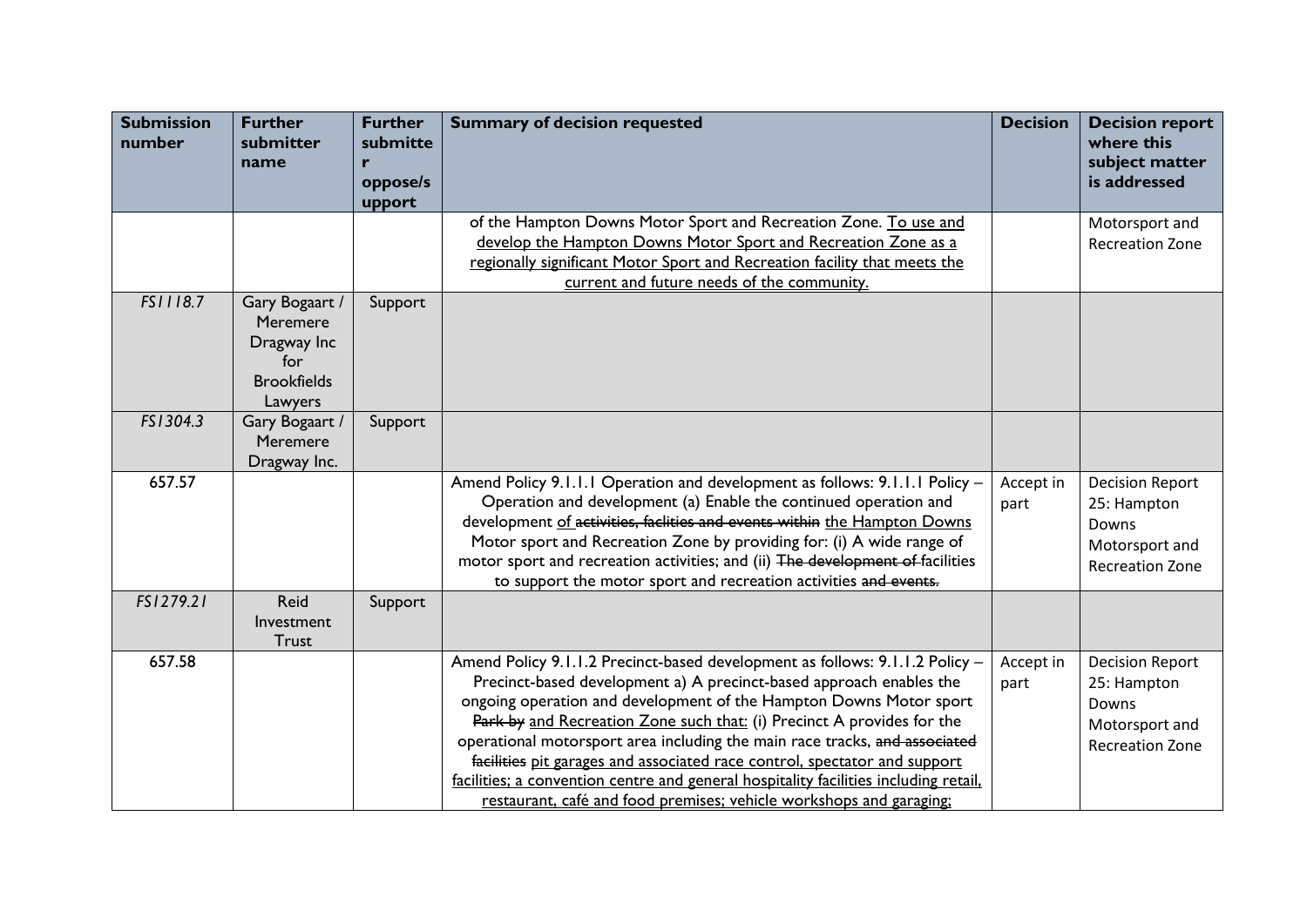| <b>Submission</b><br>number | <b>Further</b><br>submitter<br>name                                               | <b>Further</b><br>submitte<br>r<br>oppose/s<br>upport | <b>Summary of decision requested</b>                                                                                                                                                                                                                                                                                                                                                                                                                                                                                                                                                                                                                                                                                                                                                                                         | <b>Decision</b>   | <b>Decision report</b><br>where this<br>subject matter<br>is addressed                     |
|-----------------------------|-----------------------------------------------------------------------------------|-------------------------------------------------------|------------------------------------------------------------------------------------------------------------------------------------------------------------------------------------------------------------------------------------------------------------------------------------------------------------------------------------------------------------------------------------------------------------------------------------------------------------------------------------------------------------------------------------------------------------------------------------------------------------------------------------------------------------------------------------------------------------------------------------------------------------------------------------------------------------------------------|-------------------|--------------------------------------------------------------------------------------------|
|                             |                                                                                   |                                                       | corporate show rooms; parking and helipad facilities; and administration<br>facilities; (ii) Precinct B providesing for a commercial business-and industrial<br>area facilities and activities that supports the Hampton Downs Motorsport<br>Park, and also contains an existing residential dwelling; (iii) Precinct C<br>providesing for a minor race tracks Traveller's accommodation and Motor<br>Sport and Recreation Area, and includes the consented campground, an<br>existing race track and buildings and storage containers required to support<br>motorsport and recreation related activities; (iv) Precinct D providesing for<br>residential activities within the 80 existing Residential Apartments; and (v)<br>Precinct E providesing for industrial activities within the 12 existing industrial<br>units. |                   |                                                                                            |
| FS1279.22                   | Reid<br>Investment<br><b>Trust</b>                                                | Oppose                                                |                                                                                                                                                                                                                                                                                                                                                                                                                                                                                                                                                                                                                                                                                                                                                                                                                              |                   |                                                                                            |
| 657.59                      |                                                                                   |                                                       | Amend Policy 9.1.1.3 Management of adverse effects, as follows: 9.1.1.3<br>Policy - Management of adverse effects (a) Mitigating adverse effects by<br>managing: (i) The scale, intensity, timing and duration of activities so that<br>adverse noise effects on the surrounding rural zone are minimised; and (ii)<br>The adverse traffic safety effects to ensure the safe and efficient operation<br>and functioning of the adjacent transport network and efficient access to<br>surrounding facilities is maintained at all times; and (iii) Signs are visible from,<br>or located in close proximity to, a public road to ensure the safe functioning<br>of the public road; and (iii) (iv) The size, scale and intensity of development<br>to ensure the amenity of the surrounding rural zone is maintained.         | Accept in<br>part | <b>Decision Report</b><br>25: Hampton<br>Downs<br>Motorsport and<br><b>Recreation Zone</b> |
| FS1118.8                    | Gary Bogaart /<br>Meremere<br>Dragway Inc<br>for<br><b>Brookfields</b><br>Lawyers | Oppose                                                |                                                                                                                                                                                                                                                                                                                                                                                                                                                                                                                                                                                                                                                                                                                                                                                                                              |                   |                                                                                            |